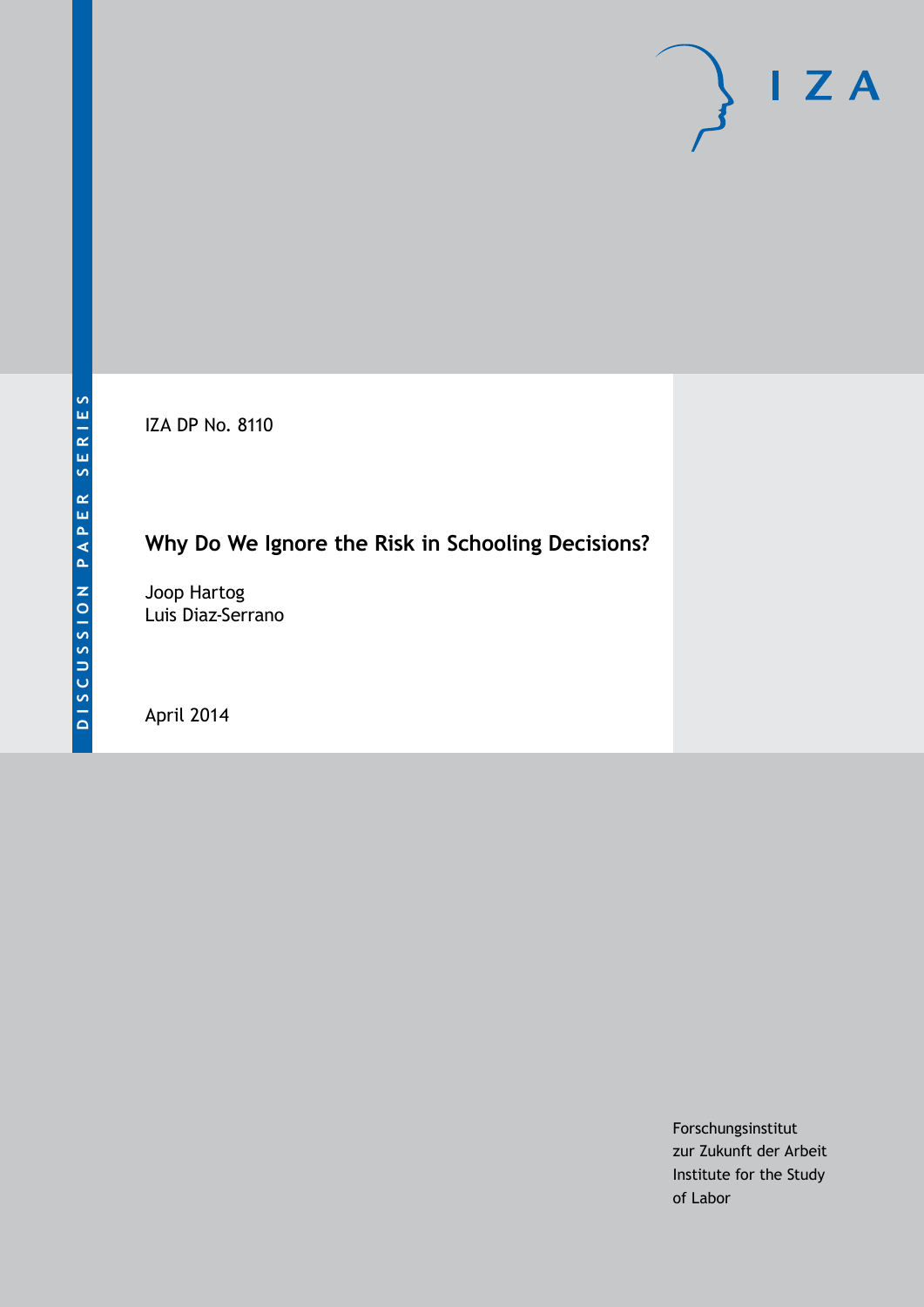# **Why Do We Ignore the Risk in Schooling Decisions?**

### **Joop Hartog**

*Universiteit van Amsterdam and IZA*

### **Luis Diaz-Serrano**

*CREIP, Universitat Rovira et Virgili and IZA*

Discussion Paper No. 8110 April 2014

IZA

P.O. Box 7240 53072 Bonn **Germany** 

Phone: +49-228-3894-0 Fax: +49-228-3894-180 E-mail: [iza@iza.org](mailto:iza@iza.org)

Any opinions expressed here are those of the author(s) and not those of IZA. Research published in this series may include views on policy, but the institute itself takes no institutional policy positions. The IZA research network is committed to the IZA Guiding Principles of Research Integrity.

The Institute for the Study of Labor (IZA) in Bonn is a local and virtual international research center and a place of communication between science, politics and business. IZA is an independent nonprofit organization supported by Deutsche Post Foundation. The center is associated with the University of Bonn and offers a stimulating research environment through its international network, workshops and conferences, data service, project support, research visits and doctoral program. IZA engages in (i) original and internationally competitive research in all fields of labor economics, (ii) development of policy concepts, and (iii) dissemination of research results and concepts to the interested public.

<span id="page-1-0"></span>IZA Discussion Papers often represent preliminary work and are circulated to encourage discussion. Citation of such a paper should account for its provisional character. A revised version may be available directly from the author.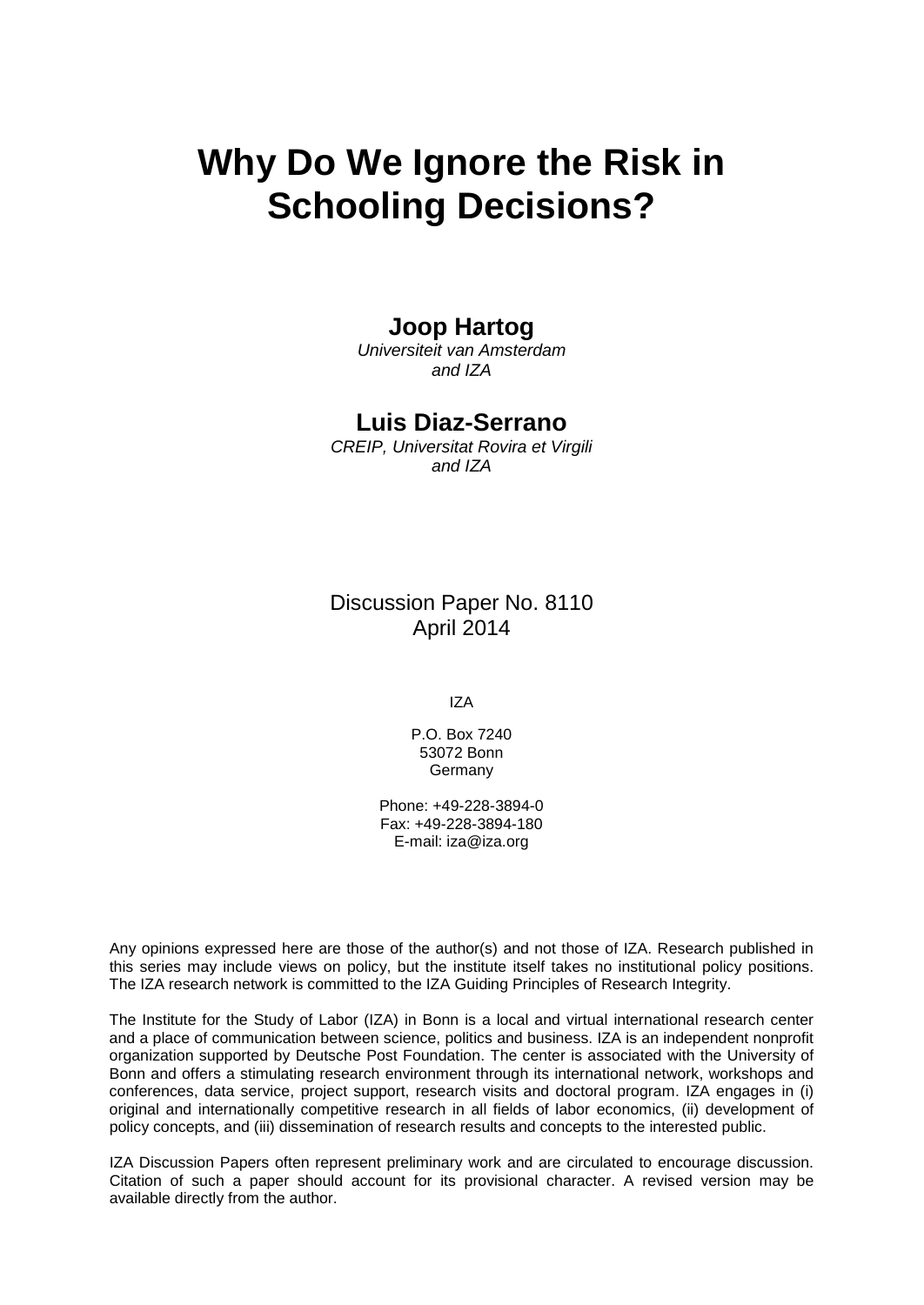IZA Discussion Paper No. 8110 April 2014

## **ABSTRACT**

# **Why Do We Ignore the Risk in Schooling Decisions?[\\*](#page-1-0)**

While uncertainty abounds in almost any decision on investment in schooling, it is mostly ignored in research and virtually absent in labour economics text books. This paper documents the scope for risk, discusses the tough disentanglement of heterogeneity and risk, surveys the analytical models, laments the absence of a good workhorse model and points out the challenges worth tackling: document ex ante risk that investors face, develop a tractable and malleable analytical model and integrate the option of consumption smoothing in analytical and empirical work. Hedging labour market risk in the stock market can be safely ignored.

JEL Classification: I21, J22, J24, J31

Keywords: schooling, risk, human capital, labour supply

Corresponding author:

Joop Hartog Universiteit van Amsterdam Faculteit Economie en Bedrijfskunde Roetersstraat 11 1018 WB Amsterdam The Netherlands E-mail: [J.Hartog@uva.nl](mailto:J.Hartog@uva.nl)

This paper builds on Joop Hartog and Luis Diaz-Serrano (2014), Details of claims and statements made in this paper can be found there. The authors would like to acknowledge the financial support of the Spanish Ministry of Education (grant number ECO2010-20829).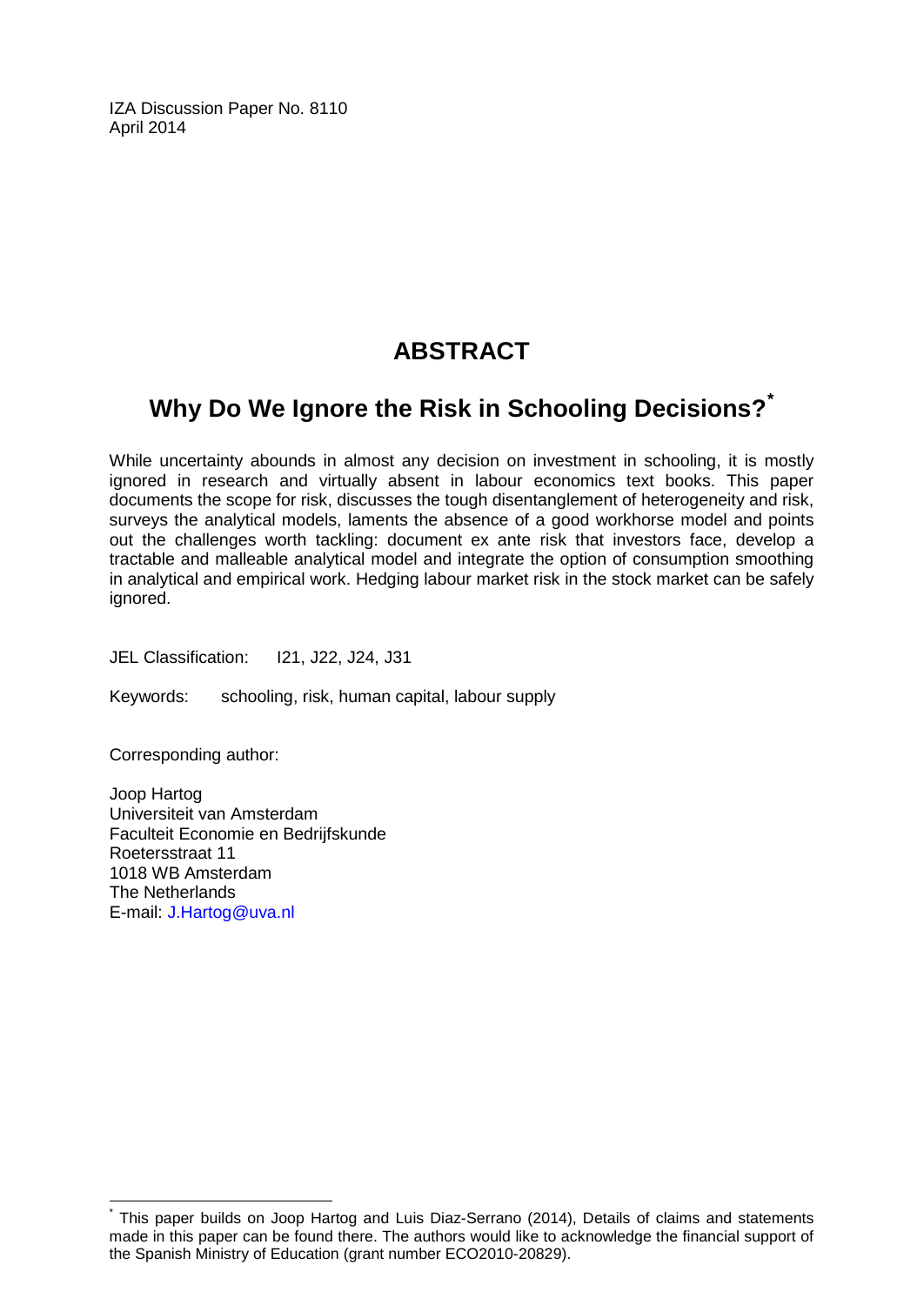#### **1. Introduction**

Schooling decisions are drenched in uncertainty like fish swimming in water, but textbook treatment of human capital theory does not reflect this. With the exception of Yoram Weiss' chapter in the *Handbook of Labor Economics*, introductory and even advanced labour economics textbooks do not pay attention to the obvious uncertainty that surrounds investment in schooling. Abilities, tastes, requirements of the curriculum, graduation, employment, job content, financial rewards are all inherently uncertain when decisions on school careers have to be made. School admission boards have to select students without fully knowing talent and drive, policy preferences for general over vocational curricula are motivated by supposedly better insurance against the vaguaries of the labour market, but empirical evidence is barely available. Labour economics texts reflect these lacunae and only teach the standard static model of investment in schooling under perfect information on present and future.

We shall provide details of the variation of outcomes of schooling decisions, to support our claim that irrelevance of uncertainty cannot justify the neglect of attention for it in standard presentations of the human capital model. We shall then consider models that do acknowledge risk and conclude that the absence of a flexible workhorse model that can be modelled to the needs of variations in the analytical questions is a much more likely explanation: we have no smooth, flexible, easily malleable analytical model to deal with the various dimensions of risk. We will survey the scattered analytical literature that has been developed, consider the empirical evidence related to these models and conclude with a listing of priorities in the research agenda that does acknowledge uncertainties. Both analyticaly and empirically, lots of interesting challenges are waiting.

#### **2. The scope for risk**

This paper focusses squarely (and exclusively) on the risk that is associated with investing in education. Following Frank Knight it is common to use the term "risk" to refer to measurable uncertainty and "uncertainty" to unmeasurable uncertainty. In the case of risk, "the distribution of the outcome in a group of instances is known", while in the case of uncertainty this is not so (Knight, 1921, 233). All the models and theories discussed in this paper refer to measurable uncertainty and we will use the terms risk and uncertainty interchangeably, as confusion can be ruled out.

In empirical work, there is a key distinction between risk and unobserved heterogeneity. In this section, we will discuss empirical evidence to suggest that risk is truly relevant. Indeed, most of what we present here is suggestive, as much of it concerns ex post variance in outcomes (schooling completion rates, earnings variance, unemployment rates etc), and this is not necessarily the same as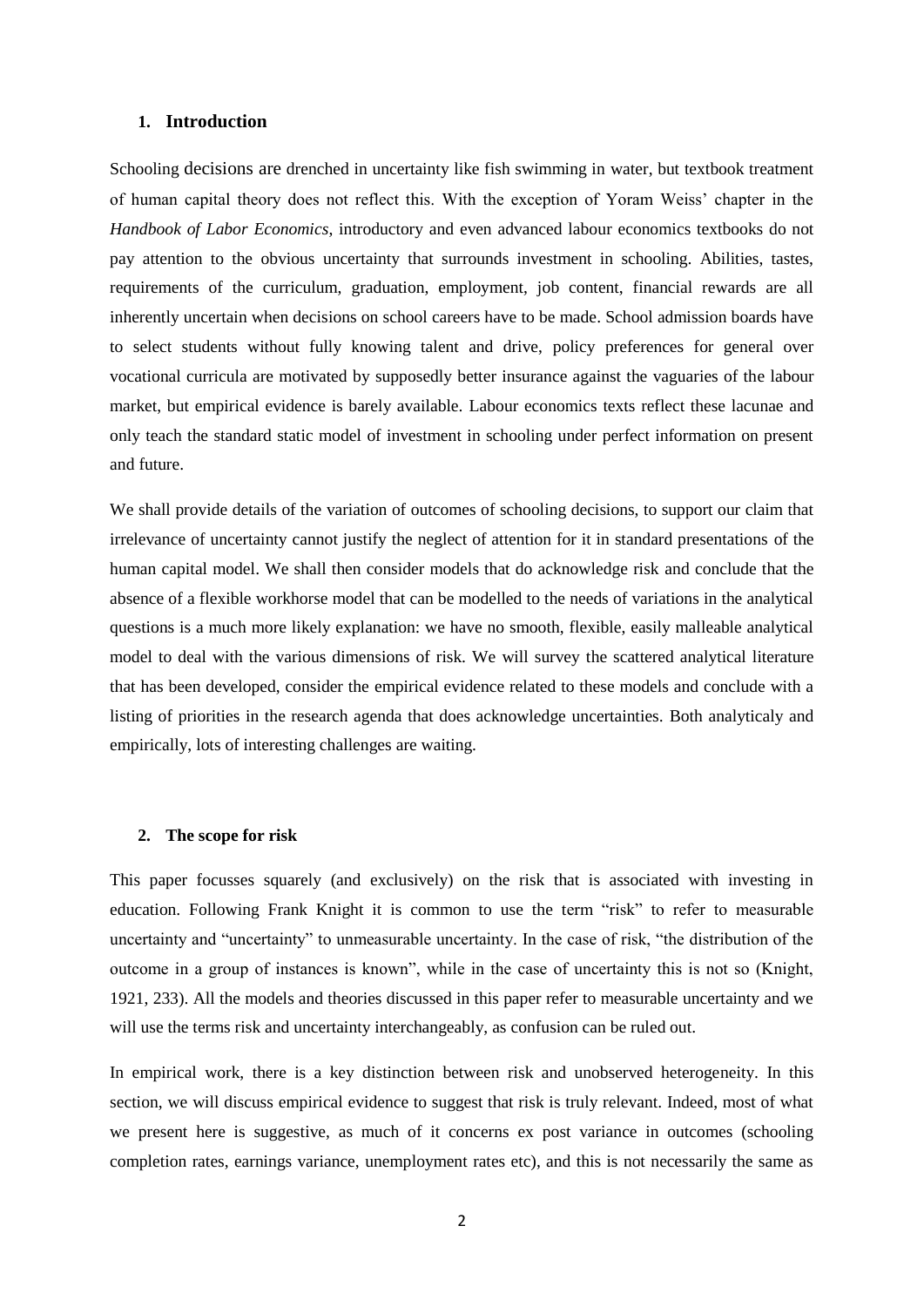risk. Following Knight, we speak of risk when the outcome of an action or decision is uncertain at the time of deciding but the probability distribution over possible outcomes is known to the decision maker. There is heterogeneity when there are differences in the probability distribution of the outcome of an action among individuals that are known to the individuals themselves. Much heterogeneity is unobserved to the outsider (like a researcher), and hence, will make observed ex post variation a biased estimate of risk: it combines unobserved heterogeneity and risk. The distinction crucially depends on the information available to the individual: risk is what is uncertain to him (or her). If the individual is no better informed than the outsider and hence, must use ex post variation as his measure if risk, the bias vanishes. Drawing the line between risk and unobserved heterogeneity is a key issue in research and we will discuss it in the next section. In the present section we refer to data on ex post variation in outcomes to demonstrate there is enough variation to assume that risk may play a role, but we also present evidence on student perceptions of variability and risk, to show that risk is a relevant dimension for individual decision making<sup>1</sup>.

#### *Ex post variations*

**.** 

Completion rates of schooling are well below hundred percent and vary substantially among countries, suggesting a strong influence of the institutional structure of the schooling system. Averaged over OECD countries, about 2/3 of the students complete secondary education within the standard time, 80 percent graduate within standard time plus two years. Girls do better than boys. Among countries, completion rates within standard time vary between 40 and almost 90 percent. Completion rates in tertiary education are less well documented. On average, in OECD countries for which data are available, about 1/3 of the students leave tertiary education without a diploma. Completion rates are uniformly higher in general education than in vocational education. Not all drop-out is necessarily inefficient however. The earnings loss from not graduating is not well documented and there are no simple robust conclusions. Dropping out is not always associated with earnings loss and years spent in school may well have a decent rate of return even if they are not topped off with a diploma. The effect may differ between secondary and tertiary education. The modestly available evidence suggests that perhaps drop-out years spent in high school have no pay-off and drop-out years in college may get a decent return.

Unconditional, crude unemployment rates decline systematically with level of education. On average across the OECD countries, men with only primary education are 4 times more likely to be unemployed than men with the most advanced tertiary education, women are 3 times more likely to be unemployed. Again, there is large international variation. Among men, the ratio is less than 1:2 in

 $1$  Details substantiating the statements in this section are given in Hartog and Diaz-Serrano (2014).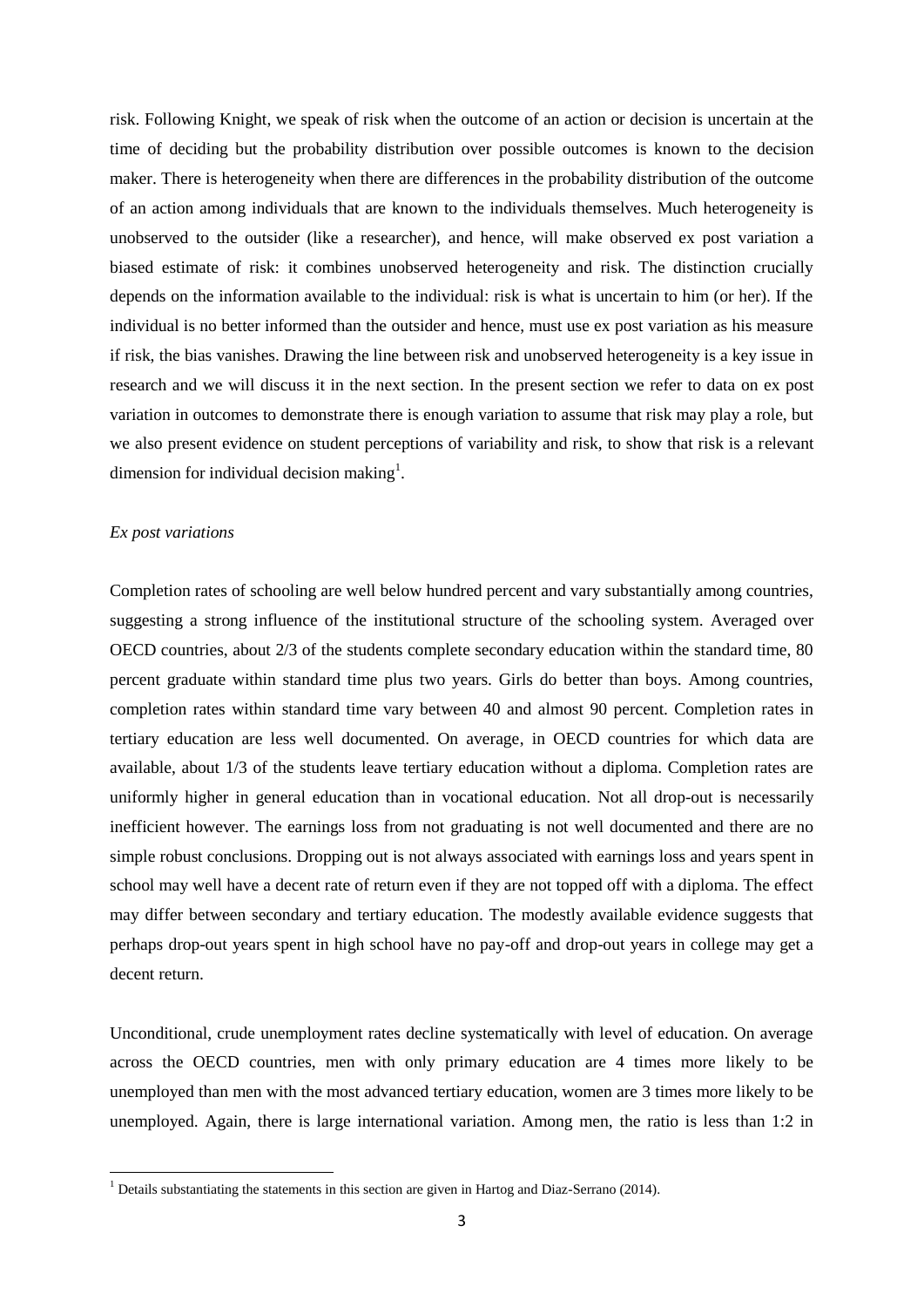Portugal and more than 1:8 in Slovenia, among women it is less than 1:1 in Turkey and about 1: 12 in Hungary. When controls are added, in duration analyses, some countries deviate from a strict monotonic relationship with level of education. Econometric analyses show that it is the incidence of unemployment that falls with level of education, not so much its duration.

Mismatch between an individual's attained education and education required in the job is well documented. As a rough indication, the sum of under-education and over-education may perhaps be typically take as some 40%. The quality of the match is relevant for earnings. Over-education implies an earnings loss relative to occupying a job precisely demanding attained years of education, undereducation brings a premium.

International comparisons of ex post earnings dispersions must be sensitive to the details of definition and measurement of earnings; many different concepts are in use (e.g. hourly or annual, before or after taxes and social security contributions, administrative or self-reported). They are also sensitive to the extent and nature of differentiation in the school system. A sample of countries from the LIS data database (Luxemburg Income Studies) suggests that ex post earnings dispersion is not related to level of education in an international standard pattern. But data from 13 countries in the European Community Household Panel reveals that in all these countries, standard deviations increase with education, while coefficients of variation do not obey a European standard pattern.

#### *Surveys of ex ante risk*

When searching for measures of risk relevant for individuals' decision making, we essentially ask for the quality of information that they possess and we have to distinguish perceptions, heterogeneity and true risk. We have defined risk as the dispersion in an individual's probability distribution of the effect of some action. Perceptions refer to the information that the individual possesses on the relationship between actions and pay-off in the labour market. Heterogeneity covers the differences among relevant individual characteristics that affect the pay-offs. Both heterogeneity and perceptions impact on risk, as the individual will condition his/her probability distribution of potential outcomes on his/her relevant characteristics and perceptions of the operation of the labour market. Research may follow the individual in conditioning risk on observable characteristics (age, gender, education), but the core problem here is conditioning on the heterogeneity that remains unobserved by the outsider<sup>2</sup>.

We face an important methodological divide here. One may attempt to uncover the structure of actual expectations and anticipations of students (and their parents) by just interviewing them. Or one may

The survey we have not paid attention to psychological research on (over-) confidence and to other systematic factors that may affect the accuracy of information, but no doubt they are also relevant (Dominguez-Martinez and Swank, 2009).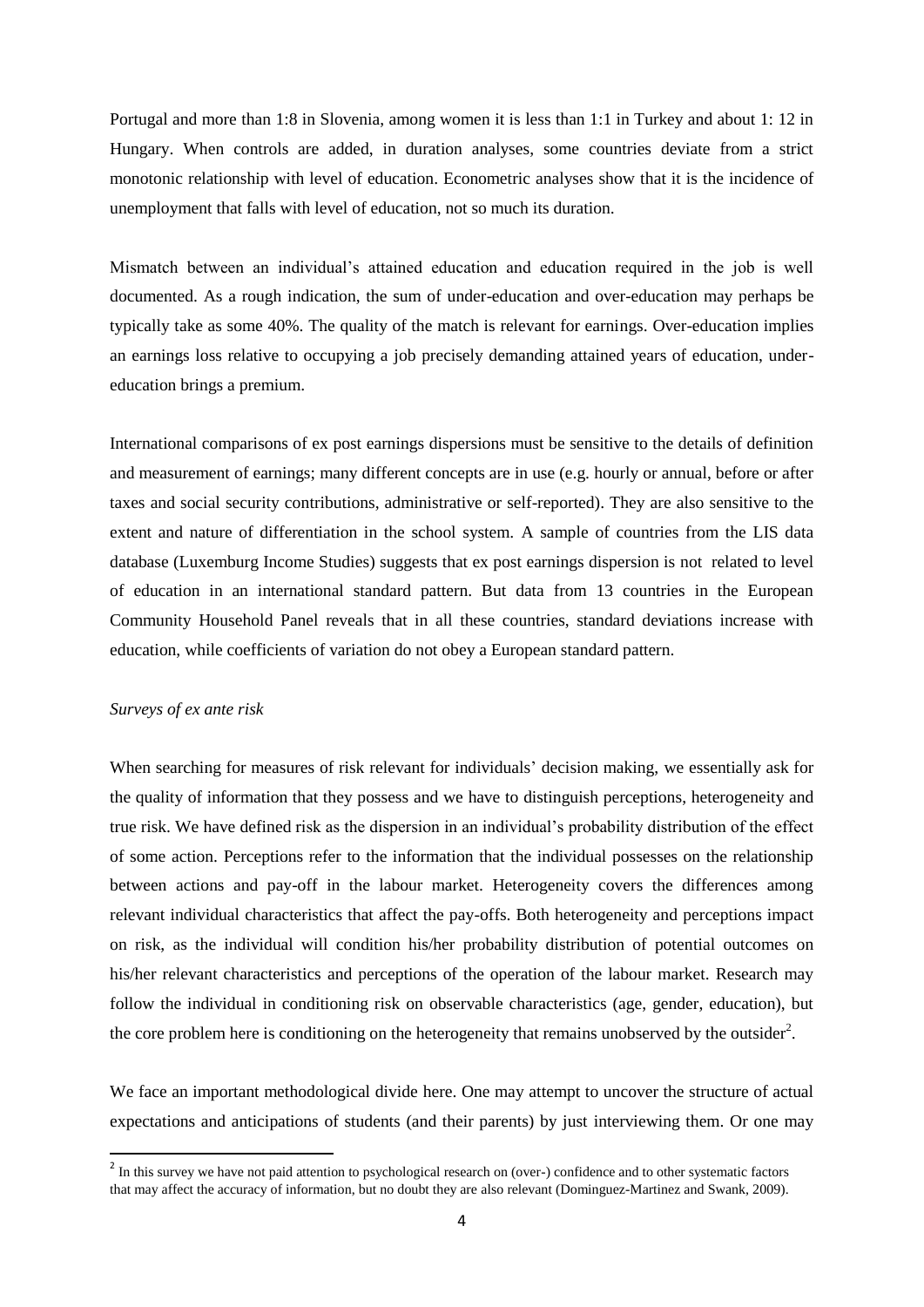impose an econometric structure and estimate the apparently employed information structure from observing the actual choices that have been made. The former route requires more resources than the latter, is more pedestrian and will commonly lead to confrontation with many inconsistencies: many students will not be aware of their own way of decision making, let alone follow a strictly rational pattern. But it will most likely be descriptively more accurate and certainly much richer in detail and variation among individuals. The econometric method will be intellectually more challenging, cheaper in data collection, and in a sense more efficient in the exploitation of available data. It reflects the methodological rule of only allowing revealed preferences that is now increasingly challenged by behavioural economics. It borders on a normative specification of rational decision making. In the end, the choice of methodology is an empirical matter. Yet testing one method against the other by comparing predictive performance is not easy, as typically, the direct method collects data in the early stages of school-work careers, and looks forward, while the econometric method tends to collect data in the advanced stage and looks backward to the schooling decisions. Datasets usually do not cover both stages. In this section we will discuss the direct survey approach, the next section deals with the econometric method.

Surveys of perceived earnings suggest that prospective students have a fairly good picture of the general structure of earnings, of the effect of schooling, of gender, but with substantial variation among students. Variances among students tend to be smaller for starting wages than for wages for experienced workers. There is also evidence of focused perceptions: accuracy tends to increase when students approach graduation, and to be better for chosen majors than for rejected majors.

Individually expected earnings, whether for the actually chosen education or for rejected alternatives (such as going to work with secondary education only when a tertiary education is pursued) show large variation among individuals. This translates into large variation among individuals in implicitly anticipated rates of return. A simulation based on available estimates of relevant parameters confirms this as substantial risk in the individual rate of return: the distribution has positive skew and a coefficient of variation of about 0.3. Girls tend to expect lower wages than boys, but often so across the board, thus leaving expected rates of return equal to those expected by boys. Evidence has been found that students on average expect higher wages for themselves than for their peers, in particular among male students. There is clear evidence that expectations for own income are anchored to perceptions on contemporaneous market incomes: overestimation of graduates' earnings translates systematically into higher own expected earnings.

One study presents direct evidence on earnings risk by asking students for the highest and the lowest log earnings they expect after graduation, and finds a standard deviation of the difference of 0.3 at a mean of 0.65. The Manski method (Dominitz and Manski, 1996) of asking for the probabilities of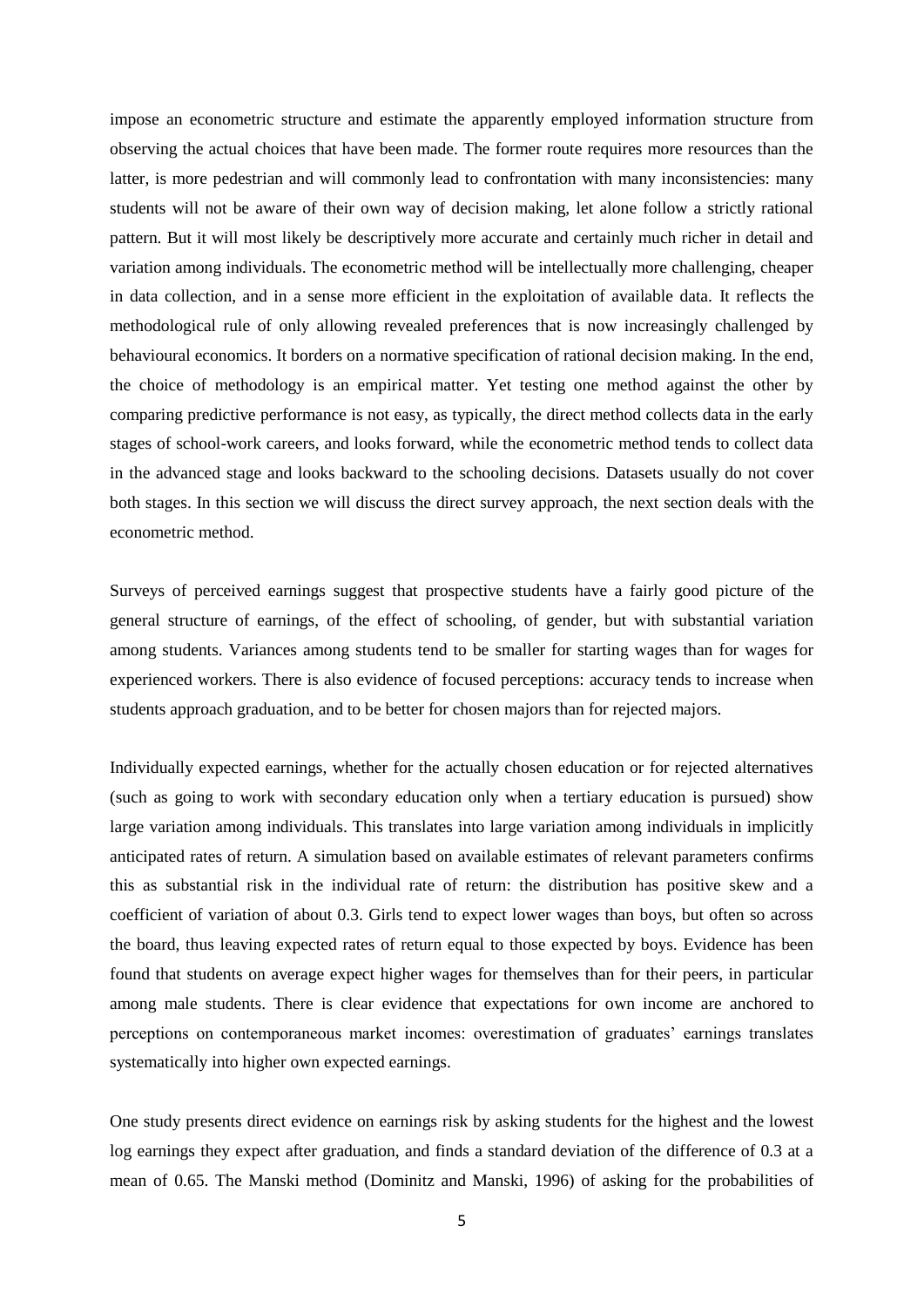surpassing earnings levels at some threshold level above or below the median, applied in several studies, indicates substantial individual risk in the anticipated earnings that are associated with a given type of education. Evidence on systematic variation of level and dispersion of the anticipated earnings distributions with individual ability is ambiguous. Expected mean (or median) earnings are sometimes significantly related to ability, or class rank, sometimes they are not. Individually measured risk does not appear to be systematically related to personal characteristics.

We conclude from this section that there is enough ex post variation in outcomes to suspect an important role for risk. There is also direct evidence that individuals' anticipated benefits from education are not degenerated to a single value. But we only have bits and pieces of information, a mosaïque rather than a full account. Ideally, we would like to know how potential students perceive the actual distributions of potential earnings in the alternatives they consider and how actual earnings vary with choices that can be made later (e.g. working hours, or choosing among jobs with different amenities and hence different compensating wage differentials) and with choices that should be made in the schooling ages of life. The potential earnings they expect for themselves may deviate from perceived actual distributions, as individuals may condition the distributions that apply for themselves, on abilities they believe to have or on preferences they will follow during their life course. These perceptions may be right or wrong, but they still condition schooling choices.

#### **3. Imposing an information structure** *a priori*

The indirect method to uncover anticipations is to specify an econometric model, including an imposed structure of information, and estimate the parameters of this model on ex post outcomes. This may lead to very involved structural models, but even in such models, the random disturbance term in wages or earnings is decomposed into a transitory and a permanent component. The transitory component is commonly assumed to be fully unpredictable and hence to reflect risk, while the permanent component is assumed to be at least partially known and to that extent reflect unobserved heterogeneity. In this section we will first consider empirical evidence on the decomposition of ex post residual variance in permanent and transitory and then consider more extensive econometric modelling.

#### *3.1 Transitory and permanent residual variance*

A standard decomposition measures the permanent component as the dispersion of single lifetime shocks between individuals and the transitory component as the dispersion of annual shocks for given individuals. Table 1 gives results of such a decomposition for data from the European Community Household Panel. Estimates cover the period 1994-2001 and only male workers have been considered. In these data, the permanent component strongly dominates the transitory component. Depending on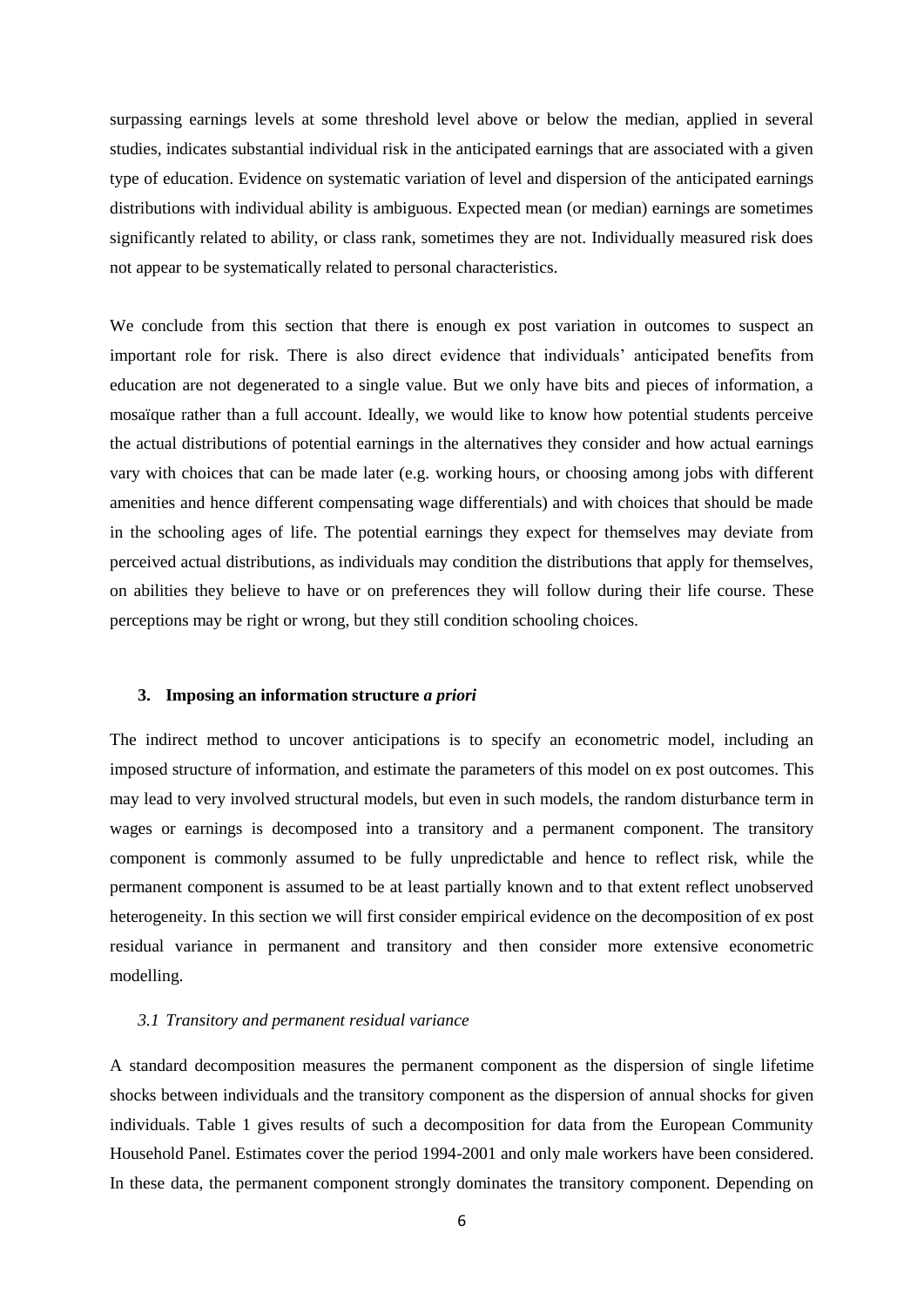the country and education level, the ratio varies from 1:2 to 1:4. But the results are quite heterogeneous in international comparison. In nine of the thirteen countries, residual variance of the permanent component, and hence overall residual variance, increases when we move from secondary to tertiary education, whereas we observe the opposite in the remaining six countries. While the transitory shocks may be hard to predict, and thus mostly reflect risk, the permanent effect will also hide much heterogeneity related to the differentiation of school types and educational programmes at both secondary and tertiary level. From that perspective it is perhaps not surprising that international variation in the permanent component is larger than in the transitory component: there are marked international differences in the differentiation of school systems.

|                       | <b>Secondary</b> |                   | <b>Tertiary</b> |                             |
|-----------------------|------------------|-------------------|-----------------|-----------------------------|
|                       | <b>Permanent</b> | <b>Transitory</b> |                 | <b>Permanent Transitory</b> |
| Germany (ECHP)        | 0.404            | 0.164             | 0.533           | 0.149                       |
| Germany (GSOEP) 0.359 |                  | 0.300             | 0.424           | 0.301                       |
| Denmark               | 0.415            | 0.272             | 0.278           | 0.155                       |
| Netherlands           | 0.467            | 0.182             | 0.784           | 0.185                       |
| Belgium               | 0.377            | 0.184             | 0.481           | 0.179                       |
| France                | 0.542            | 0.208             | 0.594           | 0.210                       |
| UK                    | 0.308            | 0.242             | 0.259           | 0.158                       |
| Ireland               | 0.587            | 0.184             | 0.697           | 0.190                       |
| Italy                 | 0.340            | 0.152             | 0.401           | 0.178                       |
| Greece                | 0.374            | 0.168             | 0.667           | 0.184                       |
| Spain                 | 0.455            | 0.239             | 0.339           | 0.133                       |
| Portugal              | 0.429            | 0.177             | 0.697           | 0.172                       |
| Austria               | 0.462            | 0.174             | 0.392           | 0.174                       |
| Finland               | 0.431            | 0.178             | 0.496           | 0.148                       |

Table 1. Residual variance: permanent and transitory component

Note: Regressions include controls for age, job tenure, occupation, industry, hours worked, private/public worker, region and year dummies; men only.

Source: Hartog and Diaz-Serrano (2014)

The error term in earnings equations can also be decomposed into a persistent component  $v_{i}$ and a transitory component  $\varepsilon$ <sub>*i*</sub> with the persistent component following a first-order autoregressive scheme, thus allowing for innovation shocks: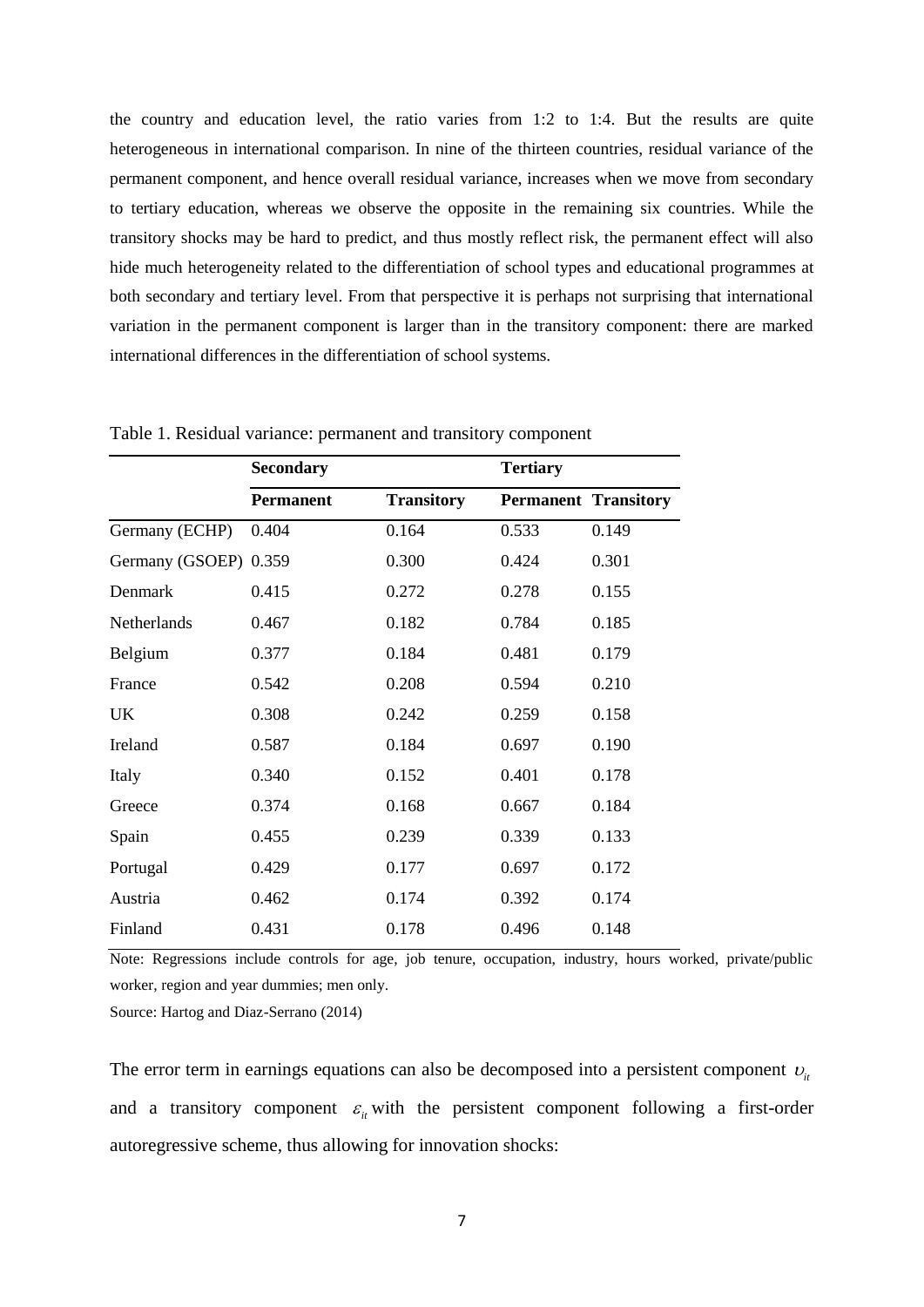$$
\ln Y_{it} = X_{it} \beta + V_{it} + \varepsilon_{it}
$$
  

$$
V_{it} = V_{i,t-1} + \eta_{it}
$$

where the transitory component  $\varepsilon_{it}$  and the innovation  $\eta_{it}$  are independent. With this specification, residuals from d-period log wage differences,  $\sigma_i^2(d)$  are equal to

$$
\sigma_i^2(d) = d^2 \sigma_\eta^2 + 2 \sigma_\varepsilon^2
$$

This allows to estimate the variances of the innovation and the transitory shock to be estimated from regressions on d and 2. This so-called Caroll-Samwick decomposition (Carroll and Samwick, 1997) has been applied widely in lifetime consumption-savings models with information on the risk of different levels of education as a by-product.

Saks and Shore (2005) analyse data from the American PSID (Panel Study of Income Dynamics), focusing on heads of households with 16 or more years of education (i.e. a college education), in 8 occupations: teachers, healthcare workers, computer workers, engineers, math/science workers, sales people, managers, and entertainers. This is not exactly a grouping by college major, but there is an obvious link, and career choices by intended occupation are important components of choices of education. Except for entertainers, the variance of the persistent component is larger, often much larger, than the variance of the transitory component. According to this result, the biggest risk is to not know your own talent or aptitude for a profession, and not the volatility during the career. Brown, Fang and Gomes (2012) also use the PSID data, with slightly different specification of the Caroll-Samwick decomposition. They only distinguish between high school and university. Again the persistent component dominates the transitory component, now by at least 1:3. However, high school and college graduates have about equal variances; the variances for high school dropouts are somewhat higher. Gourinchas and Parker (2002) also using the PSID data, estimate a model with age-specific drift. The results are different from those above: now persistent shocks are substantially smaller than transitory shocks, and the variance of the persistent shock is inverted U-shaped in education, while the variance of the transitory shock is Ushaped. These results, obtained from the same dataset, show clearly that outomes may vary substantially depending on model specification.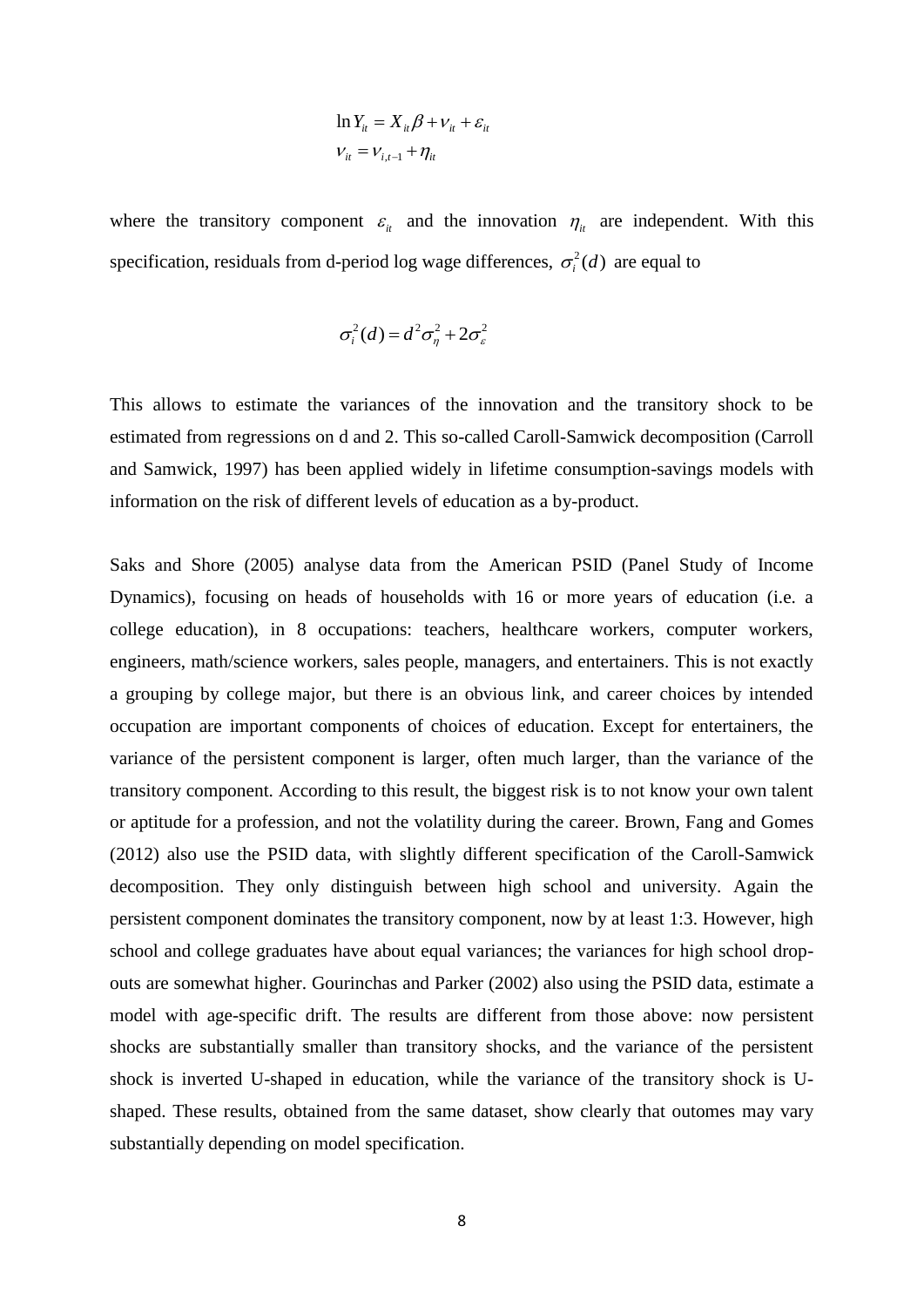Skyt Nielsen and Vissing-Jorgenson (2006) have estimated earnings variances for 50 types of tertiary education in Denmark with the Carroll-Samwick specification. Annual labour income growth rates are age specific and allowed to depend on prior education and parental background. Results are differentiated by deciles of the distribution. The variance of the transitory shock is about three times the variance of the permanent shock. The variation of dispersion across educations is substantial. The variance of transitory shocks at the  $90<sup>th</sup>$ percentile is 8 times larger than at the  $10<sup>th</sup>$  percentile, for persistent shocks it is 10 times larger.

The results from the US and Denmark suggest that suggest that decomposition results strongly depend on the extent of detail in the classification of education. With crude educational classifications, the permanent component often dominates the transitory component. In the refined distinction in Denmark, with 50 categories, the transitory components generally surpass the persistent component, suggesting that in the cruder aggregates much variance reflects heterogeneity of educational programs and disciplines. Students may well be aware of such heterogeneity. Variance within narrowly defined categories may perhaps very well be equated to risk, while the variance in broader categories may only be risk if the individual does not know what his later specialisation will be.

#### *3.2. Imposing a tighter information structure*

Stacey Chen (2008) imposes an information structure based on the estimated correlation coefficient between a latent variable that rules schooling choices and a permanent component in residual wages, assuming that individuals know this correlation and know how this shifts their distribution of permanent shocks. Chen wants to find out if higher education leads to lower earnings risk and builds a model of self-selection, but does not allow for risk to affect these choices. She models individuals as endowed with a factor *ν* that rules the choice of education: a single parameter reflecting the tastes and abilities, known to the individual, unobserved by the outsider. Educational choice is modeled as an ordered probit on this taste factor. Potential wage after completing an education has three components: rewards for individual characteristics, a permanent individual fixed effect and an annual transitory shock. Each component is education specific. The rewards for individual characteristics are known to the individual, the transitory shock is fully relegated to uncertainty. The fixed effect (permanent shock) is partly known: only to the extent that it correlates with the schooling taste factor. The remaining part, the extent of imperfect correlation, is an element of the uncertainty faced by an individual.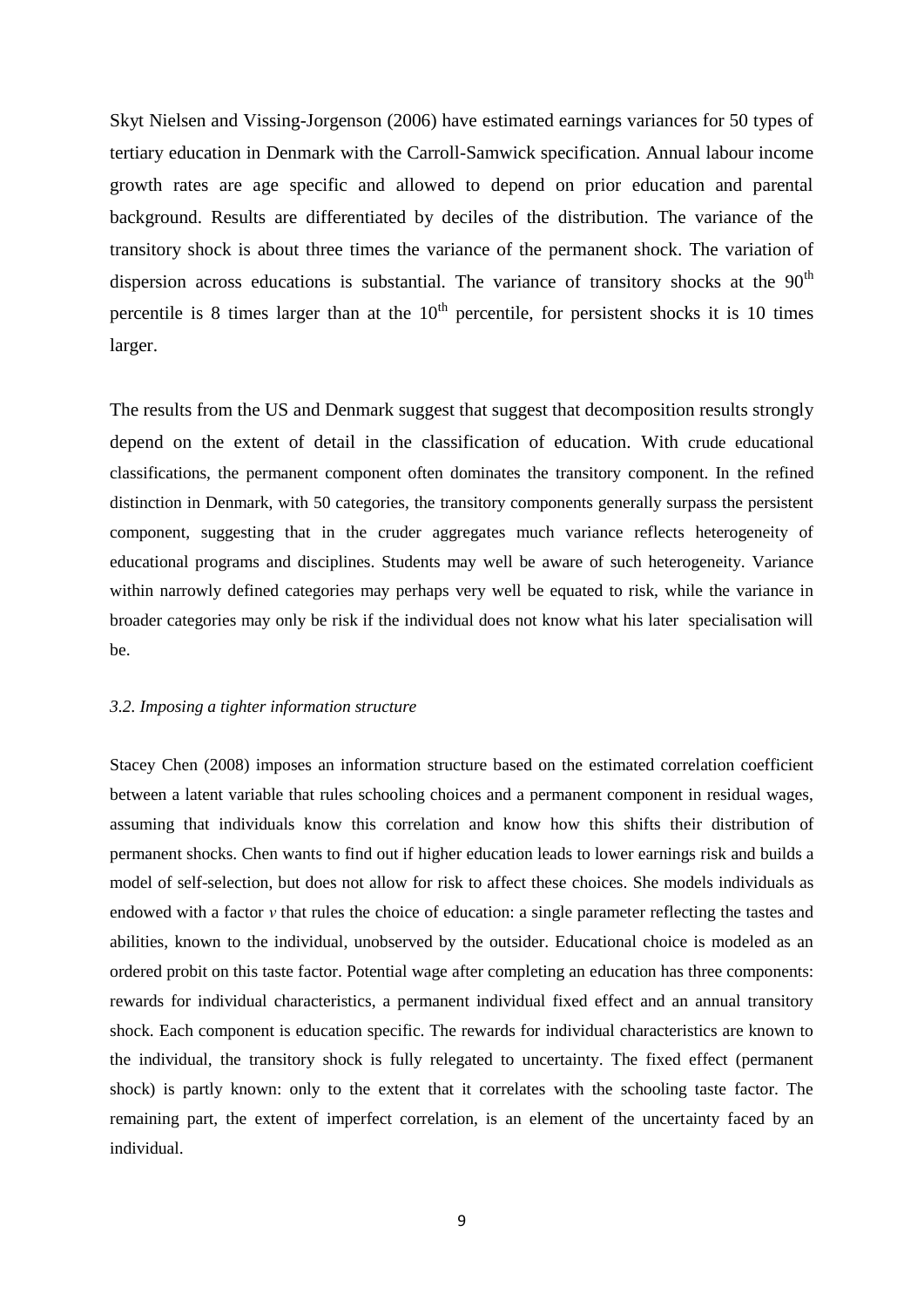Chen's estimates for the US are based on the NLSY 1979-2000. Mazza, Van Ophem and Hartog (2013) have replicated Chen's estimates and have also estimated the replication model on the women in the American NLSY sample and on data for the UK and Germany, all with the same instruments for schooling: unemployment and GDP growth at the time of schooling decisions<sup>3</sup>. The UK data are taken from 18 waves of the British Household Panel, the German data are based on 10 waves of the SOEP panel. As shown by the results in Figure 1, neither in the US, nor in the UK or Germany is there a monotonic relationship of risk to level of education. The key conclusion is that risk strongly dominates unobserved heterogeneity, in particular in Germany (there are exceptions in the UK).





Source: Mazza, Van Ophem and Hartog (2013)

1

Heckman has extensively studied the question of information available at the time of schooling decisions and summarised results in several papers. Cunha et al. (2005) argue that there must be a set of factors affecting future wages which are known by individuals, and hence used as input in their schooling choices. If the factors are not observed by the researcher, then risk defined as the variance of earnings will be overestimated, since these factors will be estimated as part of the risk when in reality

<sup>&</sup>lt;sup>3</sup> Chen's instrument for schooling in the US, college tuition in the respondent's county of residence, is only available to researchers in the US (and not available in the datasets for the other countries).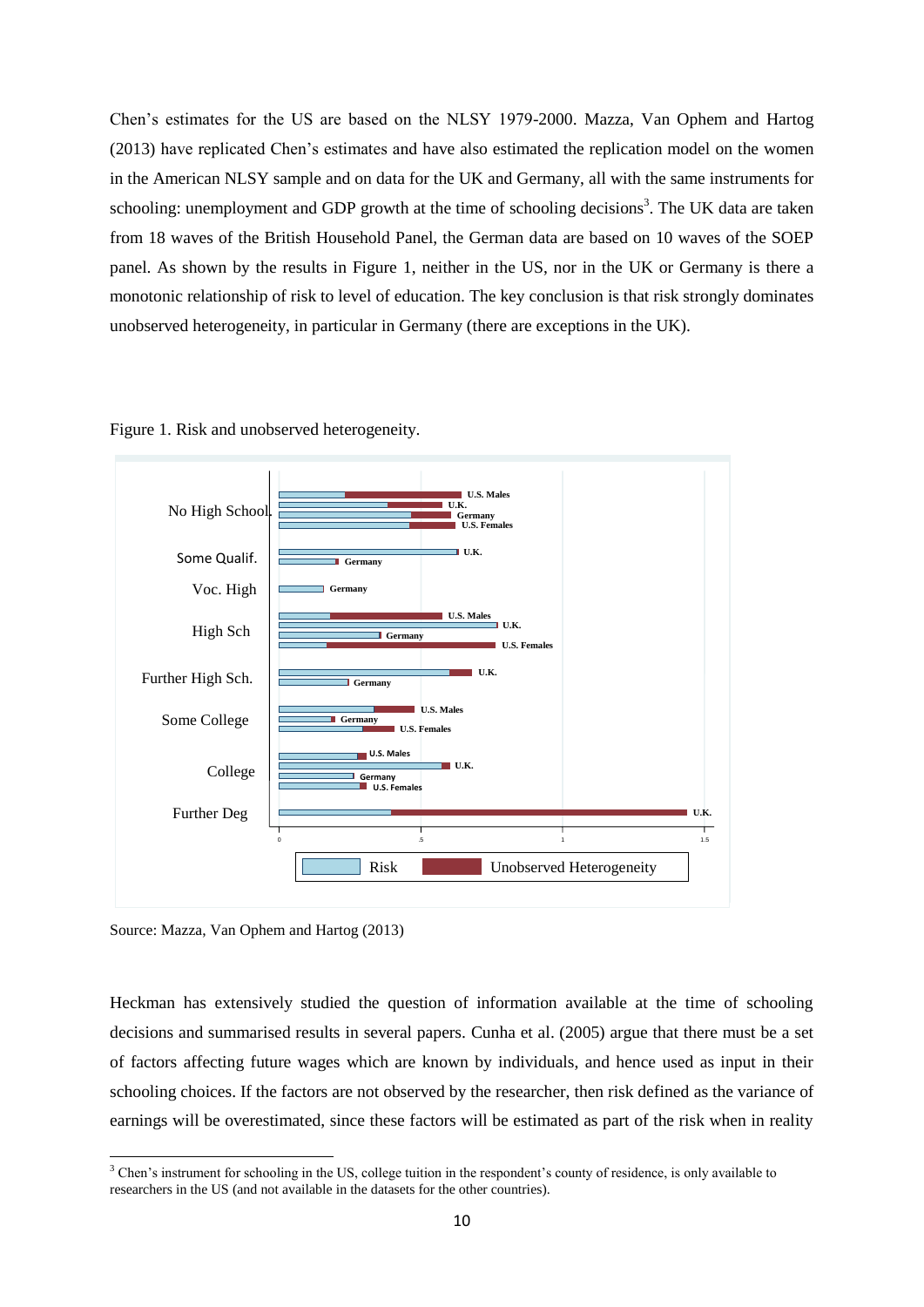it is unobserved heterogeneity. Cunha et al. (2005) build their model on this assumption to separate uncertainty from heterogeneity in the estimation of the variance of earnings by schooling level. The approach resorts to very sophisticated econometric modeling, but essentially entails replacing a simple set of fixed effects in earnings functions and the schooling choice equation by a system of independent latent factors, each constructed from a mixture of independent normal variables. If a factor is significant in both the earning equations and the schooling choice function, that factor must have been in the individual's information set when choosing an education. If the factor is significant in the earnings function but not in the choice equation, then apparently that factor was not in the information set. Earnings distributions for schooling alternatives can be constructed, for chosen and not chosen alternatives, conditional on assumptions about the information set (which factors are known ex ante, which are not?).

The most relevant conclusion is that the variance of lifetime earnings facing an individual decreases significantly if individual heterogeneity is separated from uncertainty. Cunha et al. consider information scenarios differing in the number of factors included in the model. When only one factor is considered, the variance, compared to having no information on any factor, barely falls, by about 1% for college individuals, while for high school the reduction is even smaller (0.27%). The consideration of a second factor reduces the variance by approximately one third for both college and high school graduates. Finally, adding the third factor is unsubstantial for high school graduates, but reduces the variance of college graduates by a bit more than two thirds. According to this result, only one third of the variance of earnings is risk, while the remaining two thirds is just individual unobserved heterogeneity.

The evidence on separating risk from heterogeneity is far from conclusive. Reducing unconditional earnings variance to residual variance within an education category after taking out the effect of observables usually brings a modest reduction in variance, as reflected in low coefficients of determination of OLS regressions. This suggests that most observed variance can be interpreted as risk. In a decomposition in panel data of transitory and persistent shocks, the transitory shocks are routinely relegated to risk. In many cases, the persistent shock has larger variance than the transitory shock, but in the refined distinction in Denmark, with 50 categories, the transitory components generally surpass the persistent component, suggesting that in crude aggregates much variance reflects heterogeneity of educational programs and disciplines. Students may well be aware of such heterogeneity. But the results by Chen also indicate that most observed variance is just risk<sup>4</sup>.

 4 Low, Meghir and Pistaferri (2010) build a model of lifecycle consumption and saving for the US, where labour market risk is decomposed in wage risk and employment risk (with a search model). Permanent risk and transitory risk in the wage differ little and are about equal for high and low educated. The worker-firm match specific component in the wage has substantially larger variance, but is also about equal for high and low educated. Low educated have much higher risk of job destruction, however.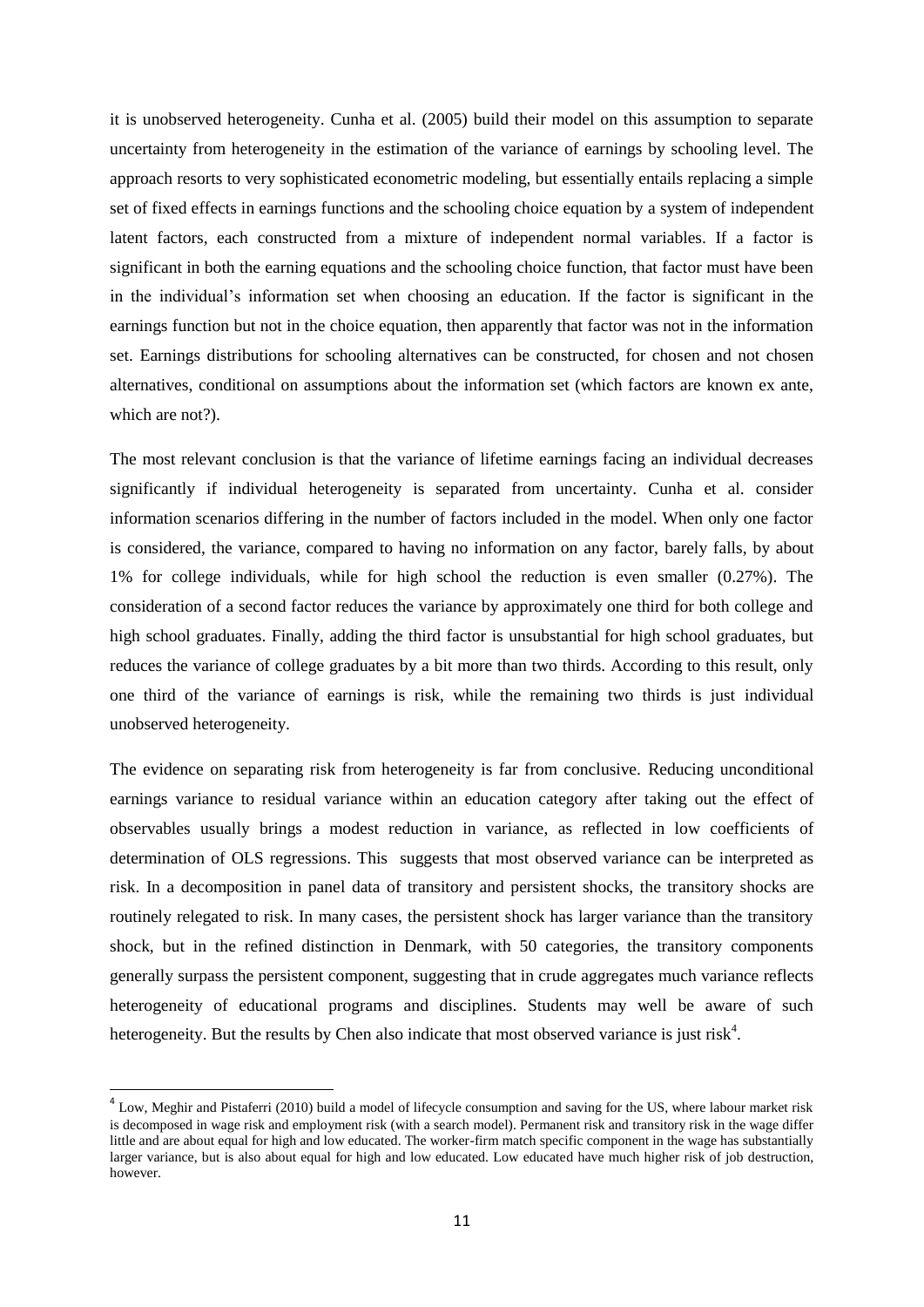Heckman's claim, however, differs. Cunha and Heckman (2007, p.892) conclude from their survey of several contributions by Heckman and co-authors: "For a variety of market environments and assumptions about preferences, a robust empirical regularity is that over 50% of the *ex post* variance in the returns to schooling are foreseeable at the time students make their college choices". This conclusion is in line with Chen's results for US men. Our own results with Chen's model (Mazza, Van Ophem and Hartog, 2013) are more in line with the picture emerging from directly asking individuals about their wage expectations. The available literature from several countries suggests that (potential) students' expectations on their future earnings distributions are indeed simply anchored to observed wages for graduates already in the labour market and that deviations between their own expectations and the observed means are not systematically related to their own (perceived) qualities (see Hartog and Diaz-Serrano 2014, for details).

#### **4. Modelling demand for education**

With a perfect capital market and no uncertainty, investment and consumption decisions are separable, as long as alternative ways of using time have no direct effect on utility (i.e. if labour supply is fixed). The human capital investment decision can then be analysed in isolation from maximising lifetime earnings, as is indeed common practice. Even under certainty, separability breaks down if labour supply is endogenous. Separability breaks down under uncertainty that cannot be hedged, smoothed or perfectly insured.

#### *4.1 Maintaining separability*

The simplest way to introduce uncertainty in the investment decision is to make wages stochastic in the basic Becker –Mincer model, thus maintaining separability by assumption. So, suppose, an individual faces potential earnings, depending on realised schooling *s*, in a simple multiplicative stochastic specification.

$$
Y_{st} = \theta_{st} Y_s
$$

where  $Y_{st}$  is earnings at age *t* for given schooling length *s*,  $Y_s$  is a non-stochastic shift parameter and  $\theta_{st}$  is a stochastic variable. For a start, the model is simplified to  $\theta_{st} = \theta_{st}$  and

$$
E(\theta_s) = 1;
$$
  

$$
E(\theta_s - E(\theta_s))^2 = \sigma_s^2.
$$

.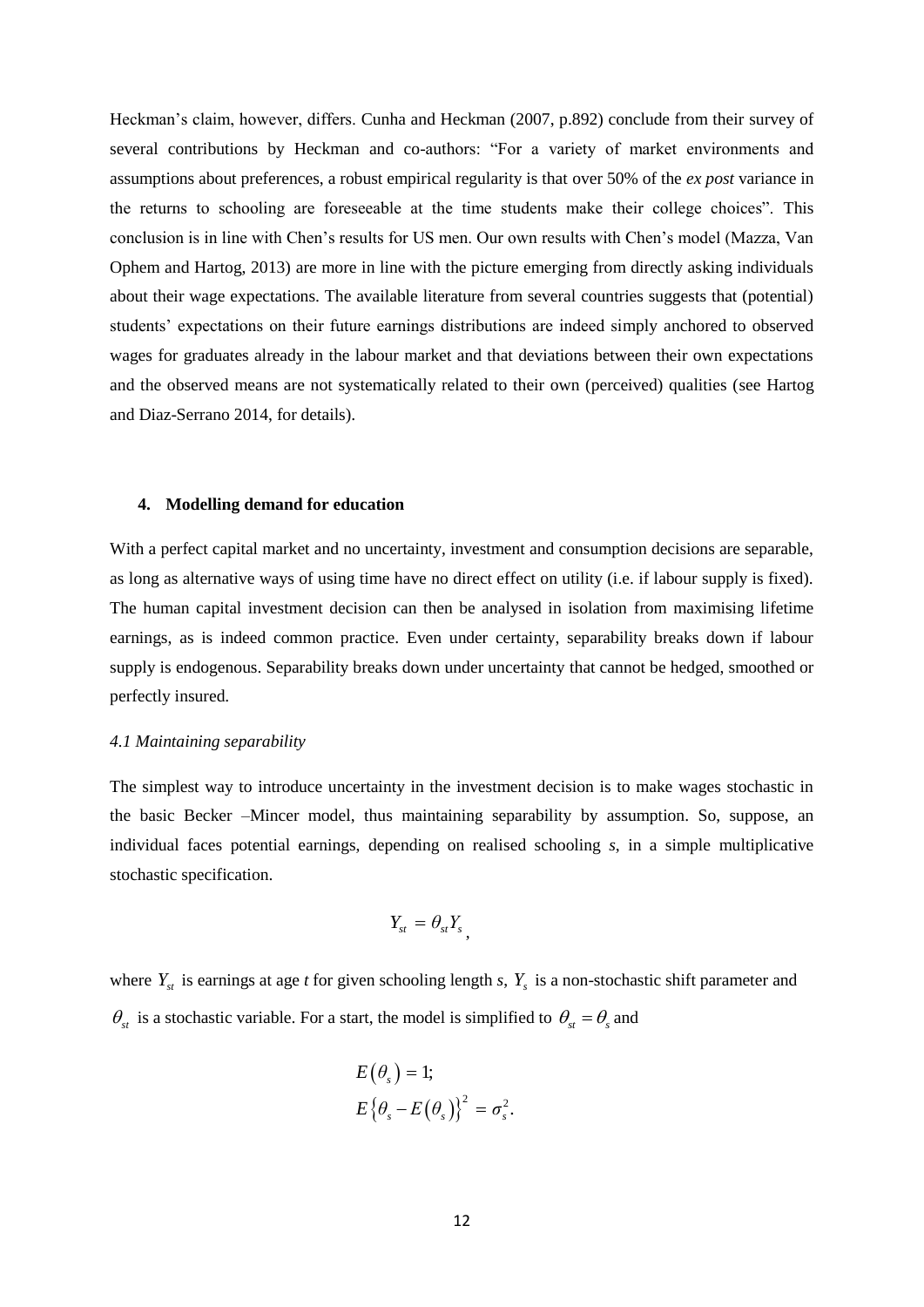$\theta_s$  is a stochastic shock around Y, with a single life<br>schooling length s. This simple specification is sin<br>model (see below), with a wage unknown when d<br>realisation (one wage rate for the entire post-school)<br>the lifeti is a stochastic shock around  $Y_s$  with a single lifetime realisation,<sup>5</sup> but with variance dependent on schooling length *s*. This simple specification is similar in spirit to Levhari and Weiss's two period model (see below), with a wage unknown when deciding on schooling, but with a single lifetime realisation (one wage rate for the entire post-school period). We will assume that individuals maximise the lifetime utility of post-school earnings, *W*. Earnings risk cannot be insured and consumption smoothing is ignored: annual consumption is equal to annual earnings<sup>6</sup>. A year in school always has zero utility: students survive on transfers, from parents or government and the utility from that consumption is exactly countered by the disutility from school attendance.

$$
W = E \int_{s}^{\infty} U \{ \theta_{s} Y_{s} \} e^{-\rho t} dt
$$
  
=  $\frac{1}{\rho} e^{-\rho s} E [U (\theta_{s} Y_{s})].$ 

If we replace  $E[U(\theta_i Y_s)]$  by its certainty equivalent  $Y_{CE}$ , the first-order condition for a maximum in *s* is simply

$$
\frac{\partial Y_{CE}}{\partial s} \frac{1}{Y_{CE}} = \rho
$$

Optimal schooling length is defined by equality of discount rate and rate of return in income adjusted for risk. For further analysis, equate  $U(Y_{CE}) = E\{U(\theta_s Y_s)\}\,$ , apply a second-order Taylor series expansion around  $Y<sub>s</sub>$  to the right-hand side and a first-order expansion to the left-hand side to get the standard risk compensation rule

$$
Y_{CE} = (1 - \frac{1}{2} \alpha_s \sigma_s^2) Y_s
$$

where  $\alpha_s$  is relative risk aversion:

**.** 

$$
\alpha_s = -\frac{U^{(r)}(Y_s)}{U^{(r)}(Y_s)}Y_s
$$

Differentiating  $Y_{CE}$  to *s* and substituting in the first-order condition then yields the optimum condition

<sup>&</sup>lt;sup>5</sup> A generalisation of the model, with uncorrelated annual earnings shocks, yields essentially the same conclusions. See our IZA Discussion Paper for details, Hartog and Diaz-Serrano (2002).

<sup>6</sup> Thus, separability is imposed by simply ignoring its complications. The complications are discussed below.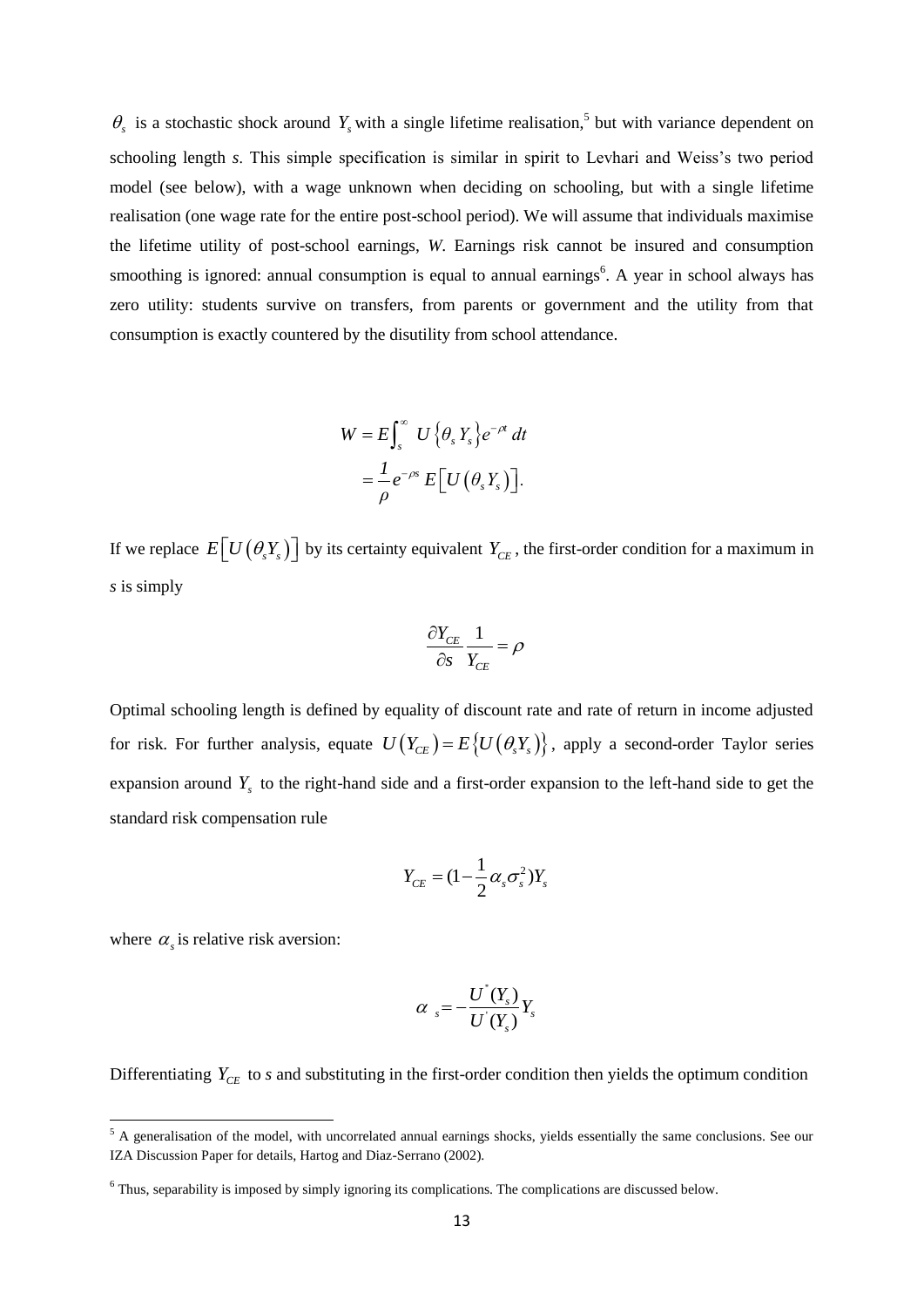$$
\mu_s = \frac{1}{2} \frac{Y_s}{Y_{CE}} (\sigma_s^2 \frac{\partial \alpha_s}{\partial s} + \alpha_s \frac{\partial \sigma_s^2}{\partial s}) + \rho
$$

where

$$
\mu_s = \frac{\partial Y_s}{\partial s} \frac{1}{Y_s}
$$

 $\frac{3}{2} \frac{\partial \alpha_s}{\partial s} + \alpha_s \frac{\partial \sigma_s^2}{\partial s}$ <br>=  $\frac{\partial Y_s}{\partial s} \frac{1}{Y_s}$ <br>isk constant acro<br>is discount rate.<br>So the discount declining in sc<br>vels of schooling,<br>elative risk ave<br>t on the optimal<br>centric sceenis paribus<br>glevels, str Hence, with constant relative risk aversion and risk constant across schooling, we have the standard condition under certainty of rate of return equal to discount rate. If these conditions do not hold, the rate of return in expected earnings should surpass the discount rate by the changes in risk and risk aversion with schooling. With the rate of return declining in schooling level and the compensation term positive, individuals would choose lower levels of schooling. At constant relative risk aversion, declining risk at higher schooling levels will stimulate schooling, increasing risk will discourage it. In the particular case that the effect of declining relative risk aversion exactly counters the effect of increasing risk, uncertainty would have no effect on the optimal level of schooling. We can easily summarise the result in neat standard predictions: ceteris paribus, lower level of schooling for higher earnings risk, steeper slope of risk across schooling levels, stronger risk aversion and steeper slope of risk aversion across schooling levels (and conversely for the sometimes more realistic reverse cases).

#### *4.2 Acknowledging non-separability*

The model developed by Levhari and Weiss (1974) is often referred to as the standard model for human capital decisions under uncertainty. The model has two periods, a schooling and a working period, time is allocated in the first period between school and work, in the second period working time is fixed. Leisure has no utility. There are no borrowing constraints, first period consumption can exceed first period earnings. The second period wage is uncertain and affected by investment in schooling. Uncertainty enters as second period earnings depend on time invested in human capital in the first period and a parameter reflecting the state of nature, with a known probability distribution and revelation of the outcome at the beginning of period 2.

Utility only depends on consumption,  $C<sub>1</sub>$  in period 1,  $C<sub>2</sub>$  in period 2. The objective function is to maximise expected utility  $E\{U(C_1, C_2)\}\$ . In period 1, time is allocated between hours worked  $H_w$  and hours spent investing in human capital (schooling), *H<sup>s</sup>* , both expressed as a proportion of time endowment; the constraint implies that we may write  $(1 - H_s)$  for  $H_w$ . The first period wage rate is given as *W1*, initial assets are given as A. Second period earnings are a function of the time invested in period 1: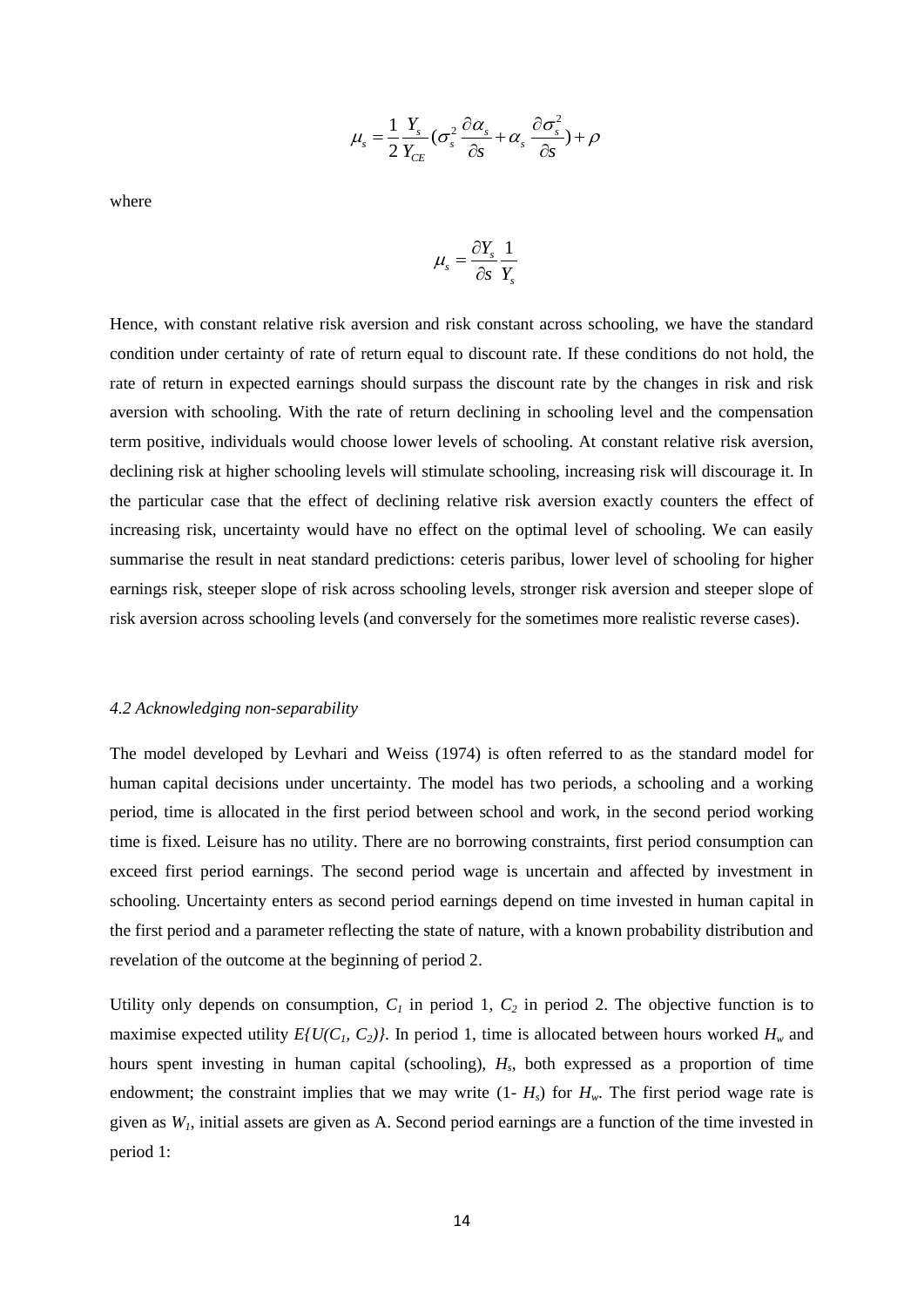$$
W_2 = h(H_s, x)
$$

where x is the random variable representing the state of the world that is revealed at the beginning of period 2. By assumption  $hx = \partial h / \partial x > 0$ , i.e. a higher value of x refers to a better state of the world in period 2, with a higher wage rate. Uncertainty covers both input risk and output risk in Levhari and Weiss' sense (not knowing the quality of your inputs and not knowing what your inputs will yield): the state of the world, as revealed at the beginning of period 2, may inform you ex post about your ability to benefit from education, or about the condition of the labour market.

Maximizing  $E\{U(C_i, C_2)\}\$  with the instruments  $H_s$  and  $C_l$  requires as first-order conditions

$$
\left\{\frac{\partial U}{\partial C_1} - (1+r)\left[\frac{\partial U}{\partial C_2}\right]\right\} = 0
$$
\n(1)

$$
E\left\{\frac{\partial U}{\partial C_2} \left[ \frac{\partial h}{\partial H_s} - (1+r)w_1 \right] \right\} = 0
$$
\n(2)

An immediate effect of uncertainty is the breakdown of separability of consumption and human capital investment decisions. If there would be no uncertainty, conditions (1) and (2) would reduce to the standard conditions under certainty: inter-temporal marginal rate of substitution of consumption equal to the rate of interest, investment in human capital should proceed until marginal benefit in period 2 discounted at  $(1+r)$  equals marginal opportunity cost (assuming non-satiation), and both conditions independent. With uncertainty, we cannot eliminate the marginal utility of consumption from condition (2). The contribution of a marginal unit of investment is now weighted by the marginal utility of consumption in each state of the world. Optimal investment in human capital is inevitably related with optimal allocation of consumption, and conversely, of course.

Rewrite (2), with simplified symbols  $U_2$  and  $h_s$  as

$$
\frac{EU_2h_s}{w_1EU_2} = 1 + r
$$

and subtract expected return on human capital from both sides to get

$$
\frac{E U_2 h_s}{w_1 E U_2} - \frac{E h_s}{w_1} = (1+r) - \frac{E h_s}{w_1}
$$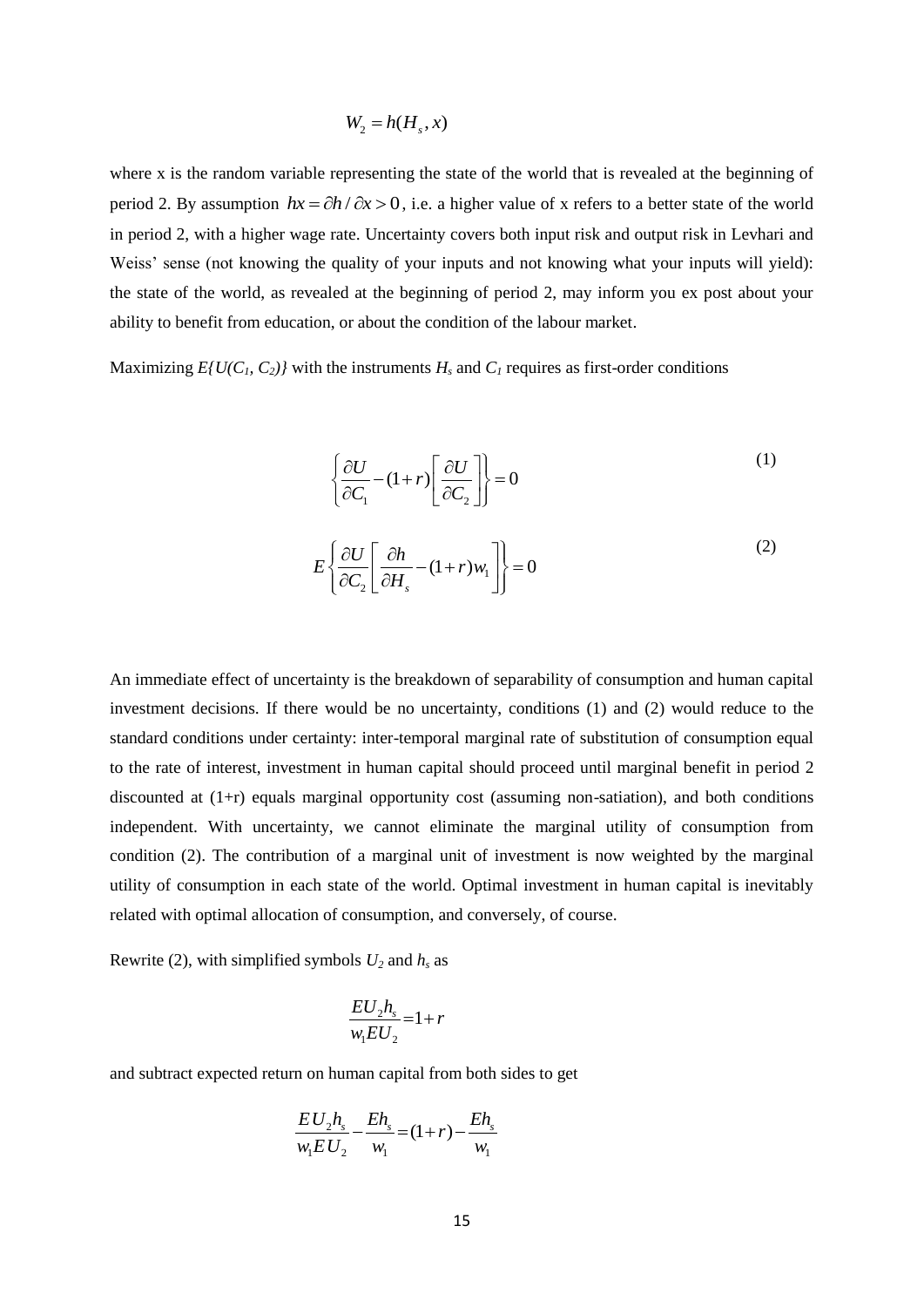Then, the sign of the difference between marginal return on non-human and human capital depends on the sign of the left-hand side, which can be rewritten as

$$
\frac{E(U_2)E(h_s) + \text{cov}(U_2, h_s)}{w_1 E U_2} - \frac{E h_s}{w_1} = \frac{\text{cov}(U_2, h_s)}{w_1 E U_2}
$$

Thus, the expected marginal return to investment in human capital is greater than the return to nonhuman capital investment if  $cov(U_2, h_s) < 0$ . With diminishing marginal returns, this implies that under uncertainty, investment in human capital is lower than without uncertainty, as in the latter case returns to human and non-human capital would be equal. In other words, with uncertainty, there would be underinvestment in human capital.

Kodde (1985, Chapter 7) shows, using a second-order Taylor expansion around  $E(x)$ , that the covariance term can be written as

$$
cov(U_2,h_s) = U_{22}h_xh_{sx}\sigma^2 - \left[U_{222}h_x^2h_{sx} + U_{22}h_{xx}h_{sx}\right]\sigma^4/4
$$

If  $h_{\text{xxx}}=0$ , as Levhari and Weiss implicitly appear to have assumed, the sign of  $h_{\text{xx}}$  determines the sign of the covariance. *hsx* is the sensitivity of the marginal return of schooling to the stochastic shock in the wage rate. With an additive specification of the returns,  $w_2 = g(H_2) + x$ , the derivative is zero, the covariance is zero, expected return from human capital equals return to non-human capital (in equilibrium) and risk has no effect on human capital investment. If the marginal return to schooling increases in good states  $(h_{xx}>0)$ , the covariance is negative (from  $U_{22}<0$ ), expected return from schooling surpasses the rate of interest and investment responds negatively to (increasing) risk  $\sigma^2$ (from decreasing marginal returns to schooling). Conversely, if the marginal return to schooling decreases in good states  $(h_{sx}<0)$ , investment in schooling is increasing in risk  $\sigma^2$ . With a multiplicative specification for risk,  $w_2 = xg(H_s)$ ,  $h_{ss} > 0$  and investment reacts negatively to increasing risk.

Still assuming  $h_{sxx} = 0$ , a little rewriting shows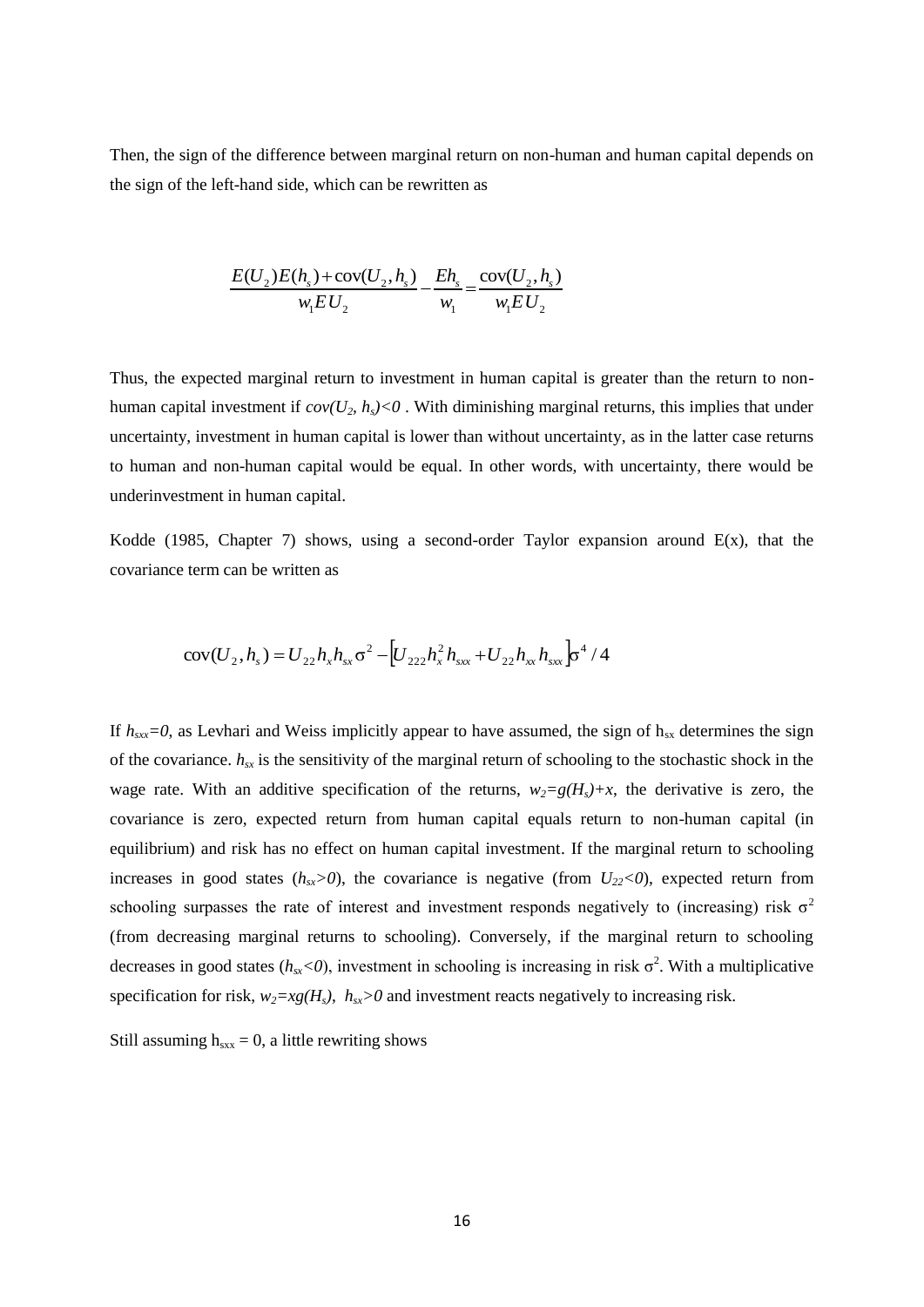$$
(1+r) - \frac{Eh_s}{w_1} = \frac{\text{cov}(U_2, h_s)}{w_1 EU_2} = \frac{U_{22}h_s h_{sx} \sigma^2}{w_1 EU_2} = w_1 \frac{U_{22}}{EU_2} h_s h_{sx} \frac{\sigma^2}{w_1^2}
$$
(3.18)

 $w_1 = U_{22}/EU_2$  is a measure of relative risk aversion, evaluated at the first period wage and the expected value of  $U_2$ . The larger the degree of risk aversion, the greater the gap between returns to non-human capital and expected returns to human capital, and the greater the effect of increasing risk.

The pure human capital model, under conditions of certainty and with a perfect capital market, predicts the following comparative static results. An increase in initial assets (or family wealth) has no effect on investment or returns, because of the separability of consumption and investment. An increase in the market rate of interest, in the direct cost of education (tuition, books, etc), in the opportunity cost (the unskilled wages) and a decrease in scholarships and grants *a fonds perdu*, all reduce investment in human capital<sup>7</sup> and increase the marginal rate of return to human capital (assuming declining marginal returns to investment). An increase in the marginal productivity schedule increases investment and returns.

The Levhari-Weiss model, under the assumption of increasing risk (returns up in better states of the world) generates different predictions. More initial assets (family wealth) now increases investment in human capital (because higher wealth reduces risk aversion). An increase in the market rate of interest leads unambiguously to a lower investment for a net borrower (as the substitution effect is reinforced by a negative income effect). The prediction for a net saver is ambiguous (as the income effect now counters the substitution effect), but we can take net borrowing as the more realistic case. Kodde (1985, p. 136) additionally derives that under an inter-temporal additive separable utility function and decreasing absolute risk aversion, an increase in the direct cost of education or a decrease in schooling grants reduces the level of investment (the negative substitution effect is reinforced by moving away from the risky investment if real income is reduced). For the case of multiplicative risk,  $h(H_s, x) = a + xh(H_s)$  Levhari and Weiss show that for any multiplicative shift in the distribution of *x*, investment in human capital will decrease. Thus, only under this restriction can it be said that increased risk reduces investment.

The Levhari and Weiss model shows that even when schooling can be financed by borrowing in the capital market, consumption and investment decisions cannot be separated, as the level of investment will affect the distribution of marginal utility of consumption. It requires zero covariance between marginal productivity of investment in schooling and marginal utility of consumption to restore the separation. Thus, with an additive separable production function of human capital, and marginal

1

<sup>&</sup>lt;sup>7</sup> Scholarships have a different impact than (family) wealth because they are conditional on schooling and thus affect opportunity cost.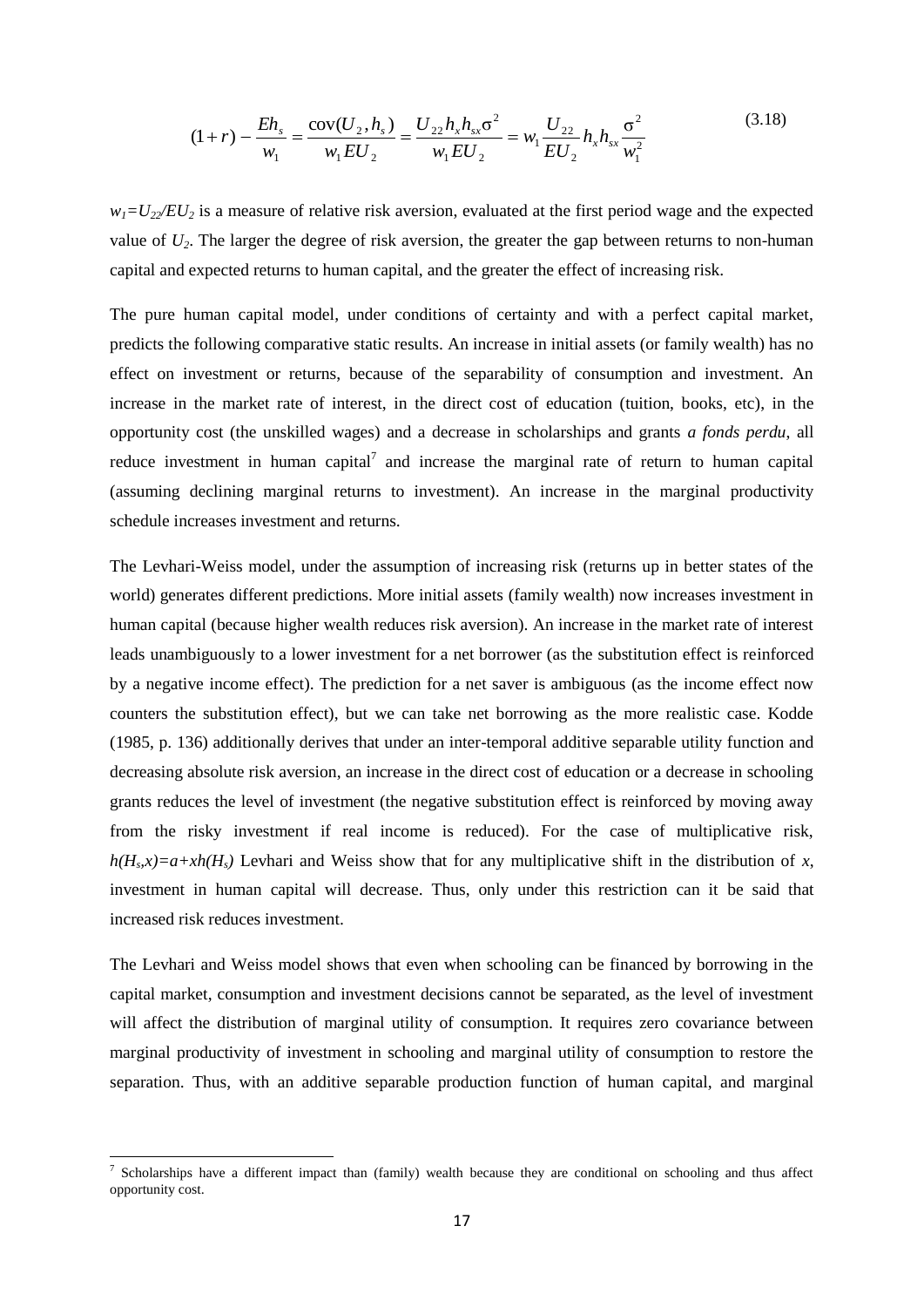productivity not affected by uncertainty, uncertainty will have no effect on the level of investment in human capital.

In terms of predicted effects, there are two key conclusions. The first is underinvestment in human capital under uncertainty. Under uncertainty, optimal investment will leave the expected marginal benefits from investment in human capital higher than the marginal cost (the rate of interest), and thus, from decreasing marginal investment benefits, human capital investment under uncertainty will be lower than without uncertainty. This conclusion only holds if good states of the world generate higher marginal returns to schooling. If x is ability, the condition entails higher marginal returns for higher ability individuals. This will show up as a positive correlation between marginal and average returns to schooling (higher ability individuals have higher average returns)<sup>8</sup>. Levhari and Weiss point out that increasing risk can be tested: the required positive correlation between marginal and average return to human capital holds if the variance of earnings increases with the level of investment in human capital (o.c., p. 954). The authors cite some research that indeed suggests a positive relationship, but as noted in section 2, this is not a robust and well-established result. Lower investment under uncertainty than without uncertainty cannot be tested, as we lack observations for a world without uncertainty. Marginal rate of return to human capital investment above the cost of borrowing, however, is a testable prediction<sup>9</sup>.

The second key conclusion is a negative effect of increasing risk on human capital investment. This prediction, however, could only be derived for a multiplicative specification of the effect of risk on the benefits from investment. It is, in principle, a testable prediction.

Arguably the richest specification of a human capital investment model has been given by Williams (1979). Williams builds a model of stochastic dynamic programming of the lifetime consumptioninvestment problem allowing for human and non-human capital, as a substantial generalisation of Levhari and Weiss. The model considers marketable skills (human capital) and allocation of time to education, leisure and work. At moments of decision, the present wage is known and future wages are uncertain. Individuals can invest their wealth in a single riskless asset at safe return, in N risky marketable assets or spend it on consumption. Human capital depreciates at an unknown, stochastic rate. Human capital is produced in a multiplicative stochastic specification of initial stock and time

**.** 

<sup>&</sup>lt;sup>8</sup> Snow and Warren (1990) show that with endogenous labour supply this only holds when human capital investment is inferior (and there is decreasing risk aversion). When human capital investment is normal, the effect of introducing risk is ambiguous.

<sup>&</sup>lt;sup>9</sup> Rates of return estimated by the Mincer equation seem to support this prediction, but note that Mincer equations usually assume a constant rate of return and do not allow for falling returns. Heckman, Lochner and Todd (2008) show substantial variation of returns across schooling years. With 6 classes of education, a U shaped pattern seems most common, with only 3 classes, rates of return increase without exception. With rates of return to human capital commonly estimated in a broad interval of some 4 to 15%, the outcome of the comparison will critically depend on the relevant marginal cost of financing the investment. In The Netherlands, the government charges 2% on student loans (with an upper limit on the magnitude of the loan), but banks charge some 7 to 10% on additional student loans. The case is far from clear, and I am not aware of actual tests of the prediction.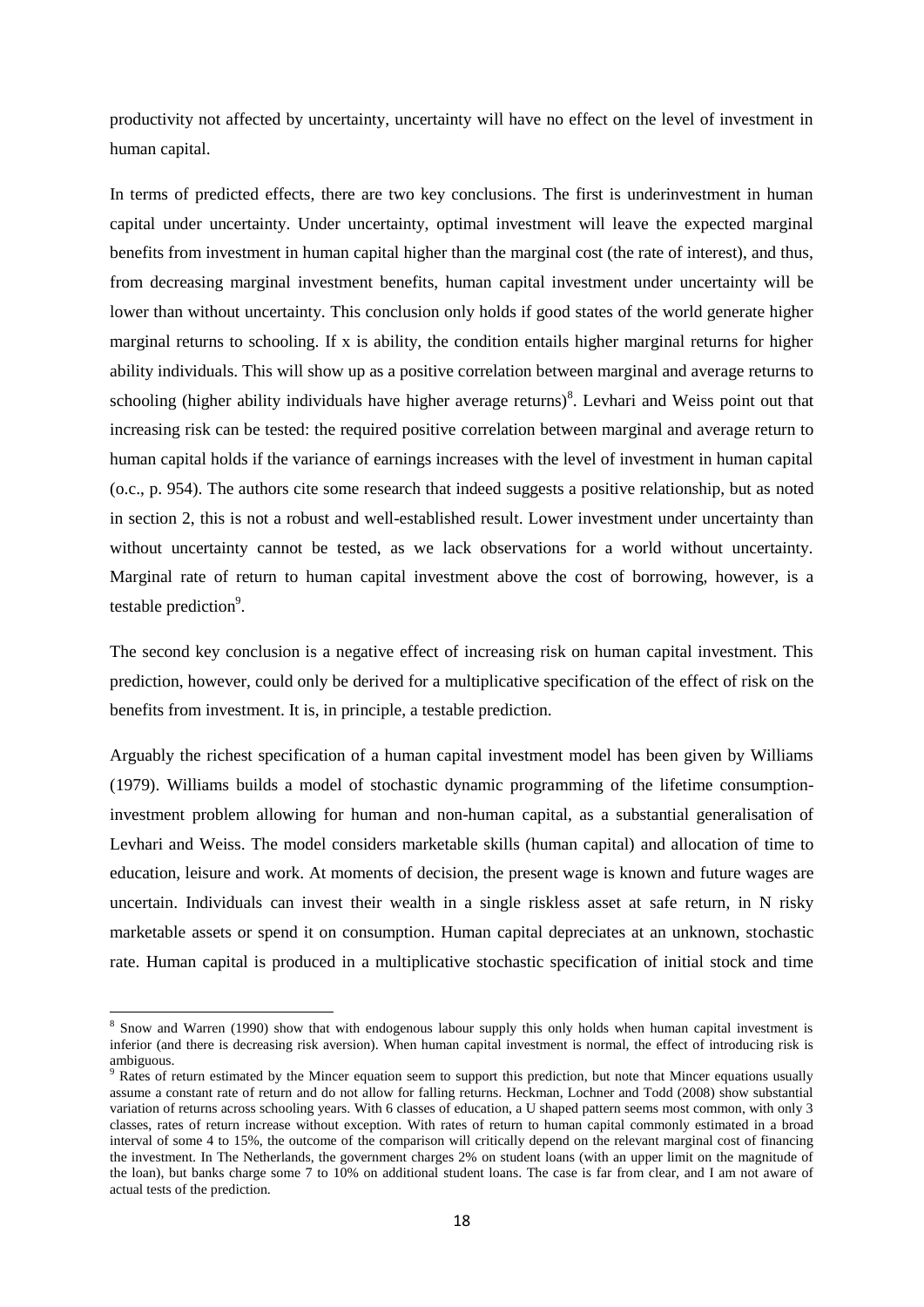spent investing. At the beginning of any period, the individual knows his human capital, his nonhuman wealth and his present wage rate. The model is solved analytically by maximising expected discounted lifetime utility, where utility depends on consumption, leisure, human capital stock and bequest.

Human capital investment reacts positively to the expected rate of return corrected for the rate of substitution between human and non-human wealth. More non-human wealth will reduce its marginal indirect utility and increase investment in human capital. Investment in human capital reacts positively to the covariance between depreciation and school productivity. If high depreciation comes along with high school productivity, individuals invest more. With negative covariance they invest less, as the two components act like each other's insurance. The effect of increased risk, as a greater variance in school productivity, is to reduce investment in human capital, unless the covariance between depreciation and productivity is highly negative and risk aversion is very strong. The optimal portfolio of risky assets generally may respond to labour market conditions. But if the covariance between marketable assets and wage adjustment is zero, the portfolio does not respond to the wage risk. If human and non-human wealth are substitutes, investment in an asset responds negatively to covariance between wage and asset: there is less investment in an asset that co-varies positively with wage adjustment, and more in an asset that co-varies negatively with wage adjustment. In a specification of the model where time allocated to education also improves information on ability, the added uncertainty from not knowing true ability reduces investment, but at the same time investment is increased to generate information about ability; hence, unambiguous predictions cannot be made.

The Levhari and Weiss model predicts lower investment in human capital when the risk in the returns increases. Williams' base model predicts that human capital investment does not respond to increased risk in future wages, as this will be (mostly) absorbed in portfolio adjustment (o.c., p 531). However, it does respond to increased risk in school productivity and to the covariance between depreciation and productivity of schooling. And it responds negatively to uncertainty about individual ability. Thus, Levhari and Weiss' identical treatment of input risk and output risk no longer holds.

Williams (1979) is by far the most elaborate model of human capital investment under uncertainty, with a number of specific testable predictions. It also gives a detailed treatment of interactions between investment in human and non-human capital, with analytical results. Later models that integrate human capital investment with the consumption-savings-financial decisions are mostly simulation models or models for applied econometric work.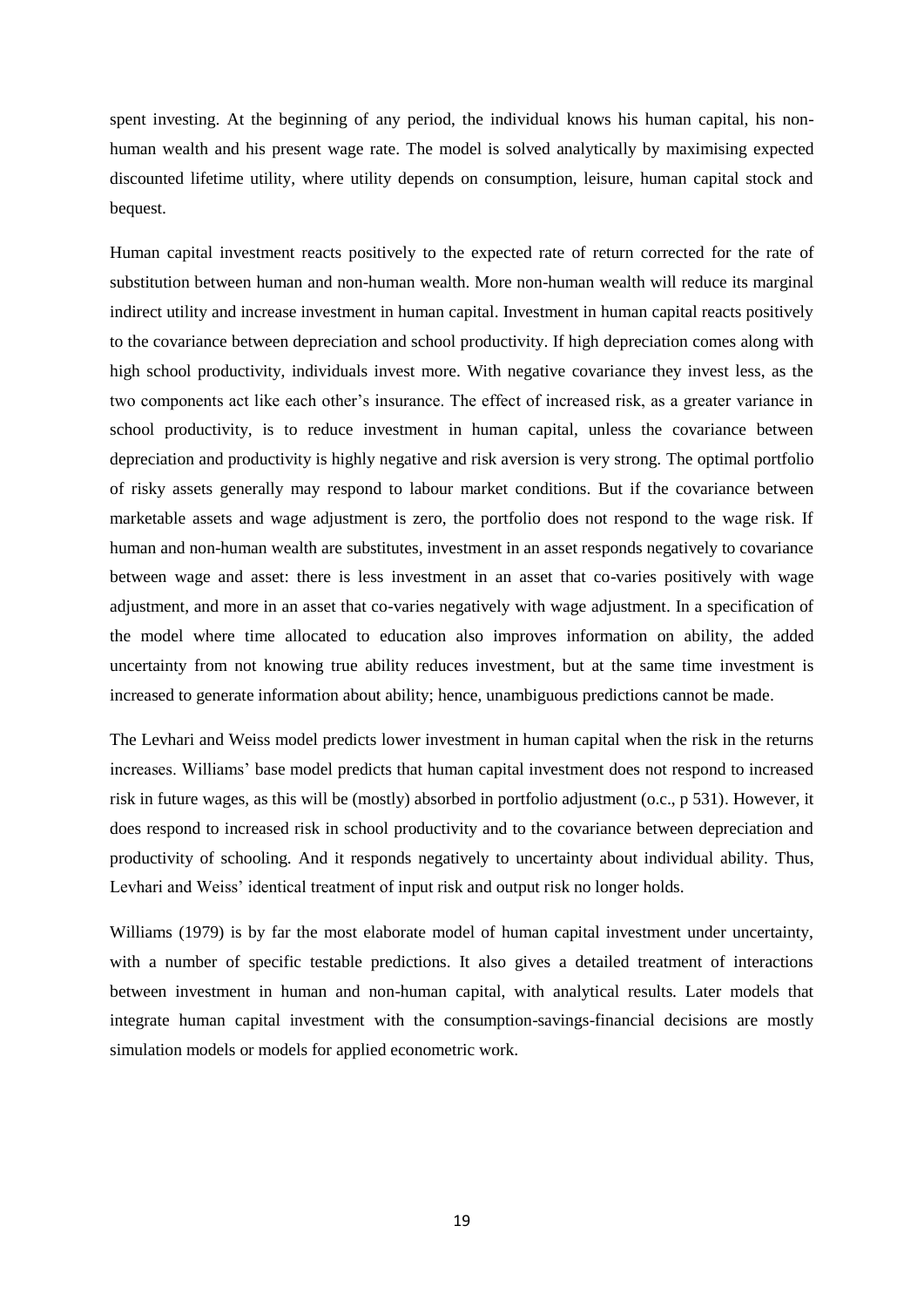#### *4.3 Separability through the backdoor?*

Potentially, there are two ways to restore separability: hedging in the stock market and consumption smoothing. Palacios-Huerta (2003) has specifically analysed the effect of combining human and nonhuman capital investment portfolios, by considering integrated efficient mean-variance frontiers: portfolios that have minimum variance for given rates of expected return, for data on the US during the period 1964-1996. Return to human capital is measured as the year-to-year wage growth for *(s-1)* years of schooling between *(t)* and *(t+1)* multiplied by the wage ratio for *s* years of schooling over *(s-1)* years of schooling, in year *(t+1)*. Thus, it combines the one-period wage growth from owning *(s-1)* units of skill in year  $(t)$  and the skill premium from owning one more unit of skill in year  $(t+1)$ . Returns from financial investment are taken from the US securities index. Returns per unit of risk (Sharpe ratio's) are typically substantially higher for human capital investment than for financial investment. Focus of the analysis is on "spanning": does the frontier improve, i.e. provide lower variance for given return, if new assets are added? Typically, if human capital investment is added to the frontier for financial investment, the frontier does not improve for the lower educated (below college), but does improve for some of the higher educated groups. If financial portfolios are added to human capital investment, there is no gain for the higher educated (college or more for men, high school or more for women) and gain for the lower educated.

Hedging has also been studied from the perspective of optimum portfolio literature, where the assumption of a given financial wealth has been replaced by the assumption of risky labour income. An example is Davis and Willen (2000). To Davis and Willen, the significance of risky labour income is the breakdown of another separability: the classical two-fund separation theorem of financial investment. According to this theorem, the optimal investment portfolio is a linear combination of a risk free asset and a portfolio of risky assets. The risky assets portfolio composition is identical for all investors and is found as the portfolio with the optimum return/risk ratio given the availability of the safe return on the risk free asset. The individually optimal mix of safe and risky assets is determined by the investor's risk attitude but all mixtures have the same return/risk ratio. With risky labour income, the composition of the risky portfolio is no longer identical for all individuals as they have human capital endowments with different risk properties. In particular, their human capital will have different covariance with financial assets. The approach can be inverted to consider how labour market risk can be hedged in the stock market. This is only feasible if the covariance between labour income and asset returns is non-zero.

Davis and Willen (2000b) reports that correlations between labour income shocks and asset returns increase with education. They use earnings data by occupation, rather than education, from the US CPS files 1967-1994, to assess earnings volatility. The 10 occupations they consider, however, clearly represent different types and levels of education. For none of the occupations was there significant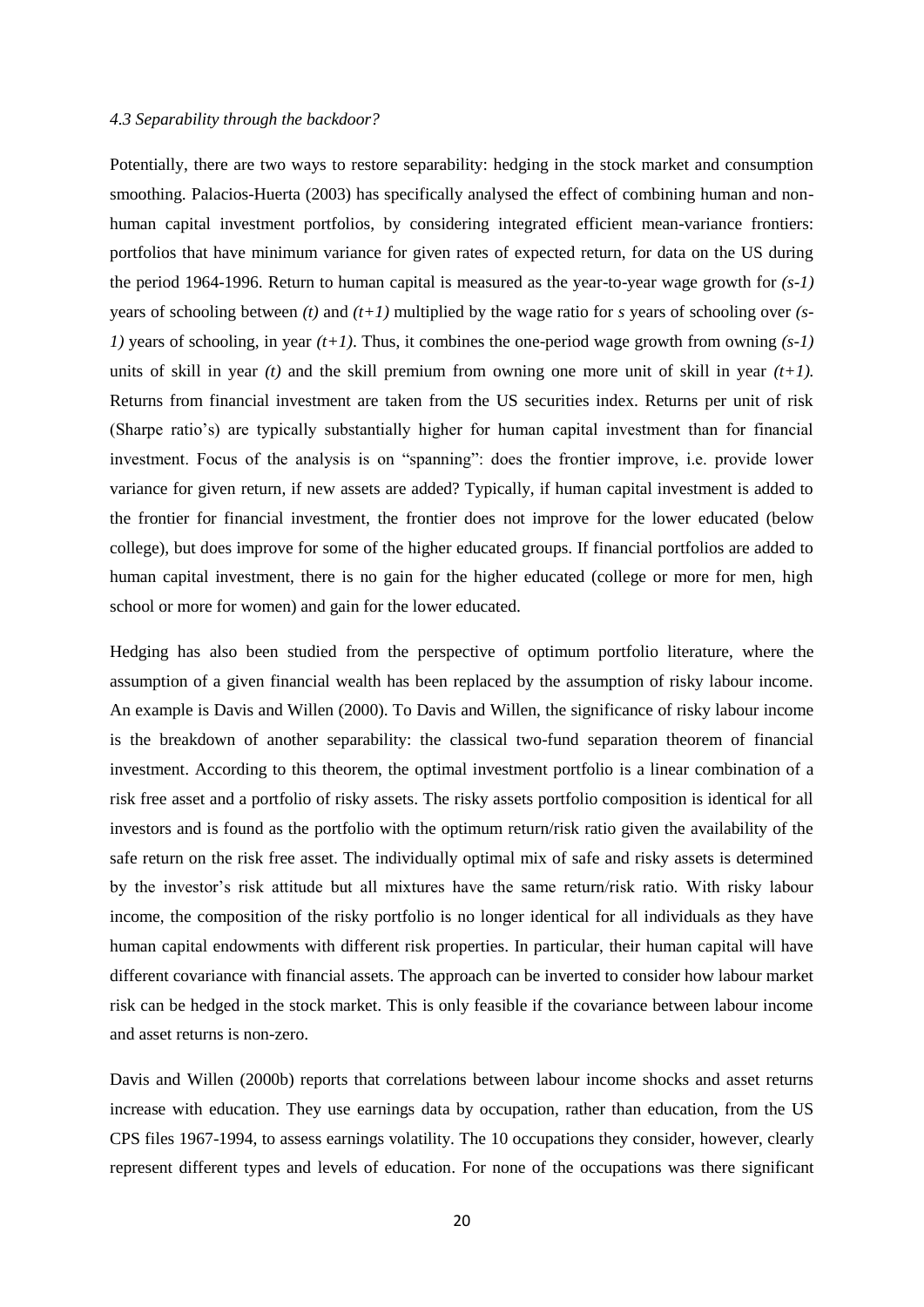correlation with aggregated market returns (returns on the value-weighted market portfolio). Neither was there any correlation with six other broad-based equity indexes. Thus, for these data and this model, just hedging on a market portfolio brings no benefit. Fama and Schwert (1977) also find that capital market returns and labour market returns are poorly correlated. Davis and Willen calculate optimal investment in a combination of three portfolios: the market portfolio, the SMB portfolio and the HML portfolio, based on the covariances of the occupational level shocks and the returns on these portfolios. The SMB portfolio is an equity portfolio that pays the difference in returns of a portfolio of firms with small market value and one with large market value firms. The HML portfolio pays a return equal to the difference in return to a portfolio of firms with a high book-to-market value and one with firms with low book-to-market value. These two Fama-Fench portfolios, according to Davis and Willen, are known to catch much variability in the market. The results are completely unrealistic. For example, a 40 year old truck driver should hold a portfolio of 550 000 dollars, including a short position in one fund of 141 000 dollars. On top of that, the capital market is not as perfect as their exercise assumes. "If investors must borrow at an interest rate that approximates the expected return on risky assets (rather than the risk-free interest rate) the optimal risky asset position is approximately zero when asset returns and labor income are uncorrelated." (o.c., p 21). Hence, the conclusion is devastatingly simple: workers must stand on their own feet when confronted with financial risk in the labour market. They cannot hedge their way out through the stock market.

The other way to soften or even eliminate the effect of earnings risk is self-insurance through consumption smoothing: if consumption volatility is the real problem, but can be isolated from earnings volatility, earnings risk itself is no longer an issue. Or at least a less pressing issue. Brown, Fang and Gomes (2012) construct an empirical model for the US to estimate the gains in lifetime utility from education, considering stochastic labour income from work, unemployment benefits and retirement income, under the assumption that individuals cannot borrow against future income. Utility only derives from consumption, with a Constant Relative Risk Aversion utility function per period, weighted over future periods by age-specific mortality rates and discounting at an exogenously fixed and constant discount rate. Each period's consumption is constrained by that period's income and wealth, where wealth is build up from savings earning a riskless return of 2 %. Labour income for an individual has a stochastic component following the Carroll-Samwick specification. The earnings function is estimated on American data from the PSID, a panel initiated in 1968, with an average of 8 observations per individual (the sample uses records from 7050 individuals). The equations are estimated separately for three levels of education: no high school, high school graduate, college graduate. Individuals with incomplete college education or with any amount of post-college education are excluded. Unemployment is modeled as the probability of incurring a spell of unemployment during the year and benefits are specified to represent the institutional specifications. After estimating the income process, lifecycle consumption patterns are determined from maximizing expected lifetime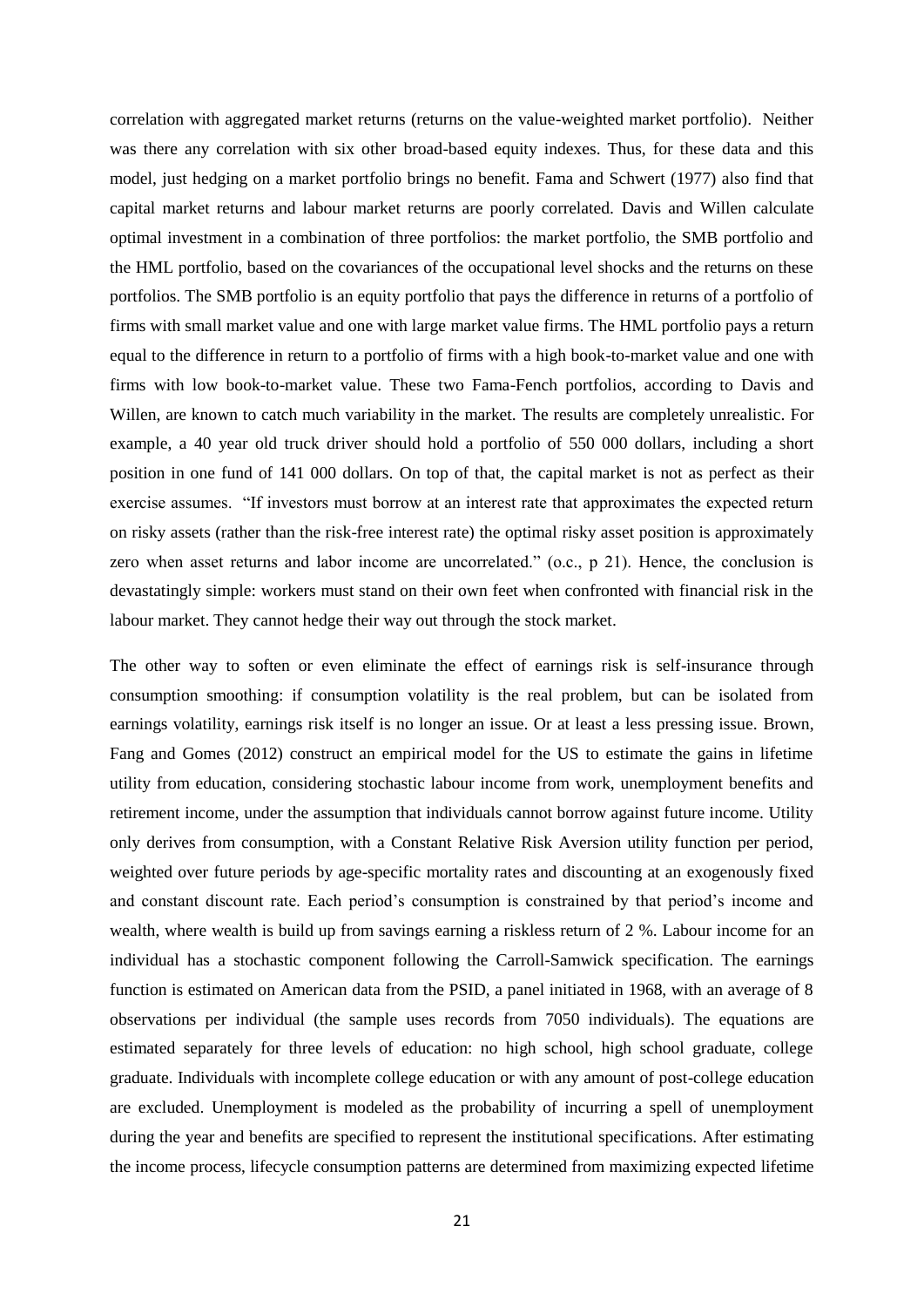utility, solving the model backwards from the final period (age 100). The optimisation exercise mimics the experience of the cohort born in 1945, working for 44 years after age 22 and hence retiring at age 66. Focus is on after-tax income, with tax rates measured as actually experienced during the cohort's lifetime.

The results focus on the benefits from having the possibility of consumption smoothing. Just adding up gross lifetime income brings high school graduates a gain of 30% over drop-outs and college graduates a gain of 67% over high school graduates. Taxes are progressive and mostly reduce the college premium, to 54%, while barely affecting the high school graduation premium. The probability of experiencing a spell of unemployment differs dramatically by education, in a ratio of 3:2:1 from no high school to high school to college, but has negligible effect on schooling income premiums. This, by itself, is quite noteworthy. When education is portrayed as an investment with risky returns, most people spontaneously refer to unemployment, rather than to poorly predictable wages. Clearly, the disutility of unemployment is not primarily associated with income loss (unless people are simply inadequately informed). Presumably, the disutility of unemployment is related to a strong sense of being constrained and socially excluded. If so, the benefits of a college education are higher than just the gain in lifetime income. Not surprisingly, adding Social Security retirement income reduces benefits most for college graduates, as their replacement rate is substantially lower than for lower income groups. Allowing for consumption smoothing through saving, removing the constraint to consume all income in the period in which it is received, reduces the benefits from education: measured in consumption the benefit is smaller than measured in income. The model is used to calculate the annually constant level of consumption that would yield the same level of utility as the utility derived from consumption equal to expected income in each period. The additional degrees of freedom reduce the benefits of a high school diploma by 7 points, the benefits of a college degree by 10 points. Considering only labour income, the transitory component in the standard deviation is 1/3 to ¼ of the permanent component. Differences in income risk among schooling levels are remarkably small, with only the transitory labour income risk for high school drop-outs standing out. This of course implies a modest effect of risk on returns to education.

It turns out that income risk only affects schooling benefits to a meaningful degree if risk aversion is sufficiently high. The impact of risk is assessed from considering Certainty Equivalent consumption: the annually constant level of consumption that would yield a utility level equal to expected utility that will result from the stochastic profiles of income and the associated optimal levels of savings and consumption. With CRRA  $= 1$ , the consumption gains from completing high school (measured by Certainty Equivalents) are  $20\%$ , with CRRA = 4, the gains are 38%. In those cases, the gains from college over high school are 42 and 33%, respectively.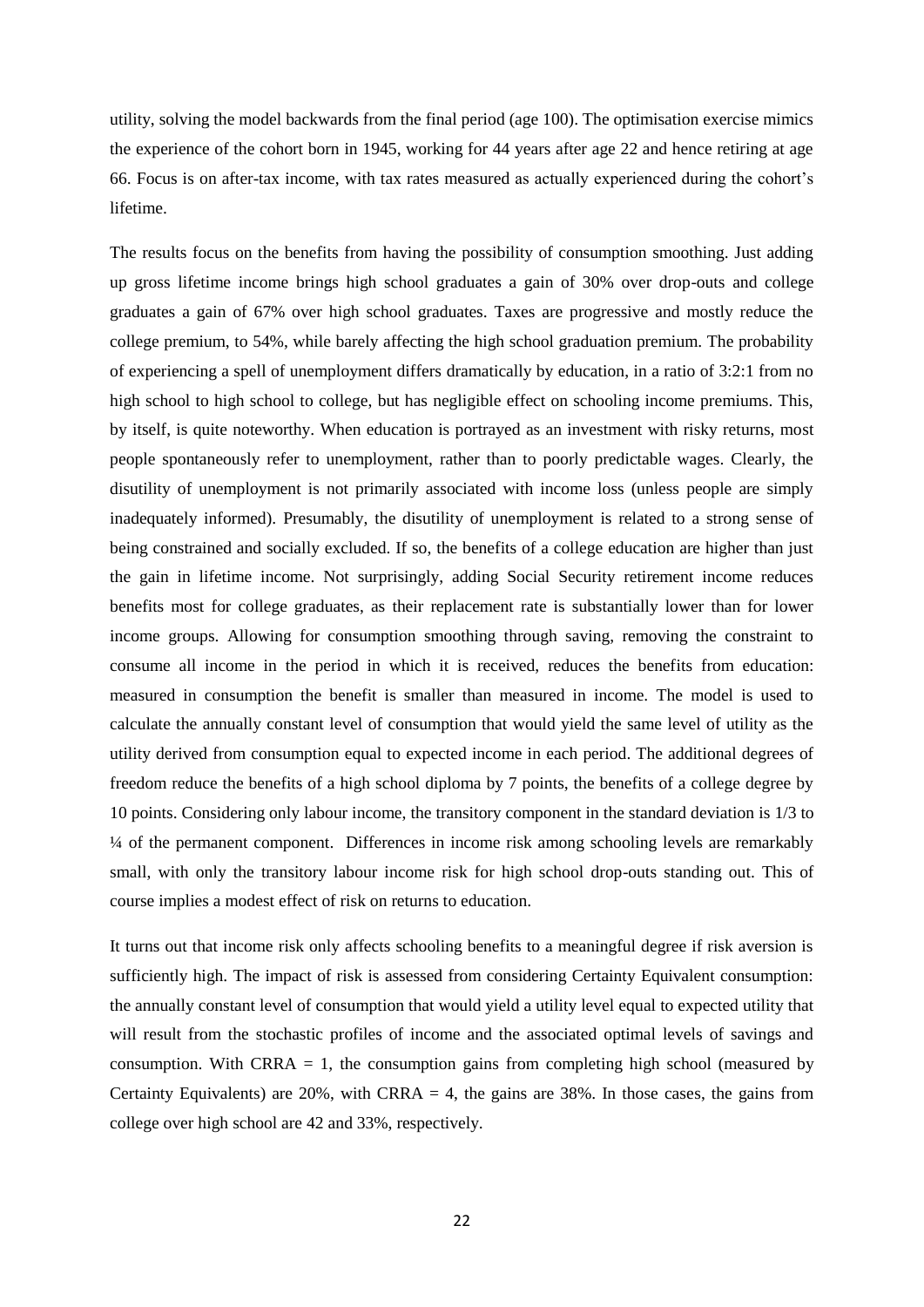Huggett, Ventura and Yaron (2007) analyse the growing inequality in the US, with a lifecycle stochastic dynamic programming model in which an individual maximizes lifetime consumption utility. The utility function for a given period has constant relative risk aversion (CRRA  $= 2$ ). Individuals are endowed with initial financial wealth and a stock of human capital (including a given, exogenous level of schooling at age 23), and they can use their resources (including their ability) to produce additional human capital after leaving school. Borrowing against future earnings is ruled out, but optimal consumption smoothing is included, with saving at fixed market rate of interest. Parameters of human capital are estimated from US earnings data. In particular, human capital depreciation and shocks are estimated from earnings profiles for older workers (above age 55), when investment has ceased and the human capital stock no longer grows. The variance of annual shocks to individual human capital is estimated at 0.111, meaning that a one standard deviation shock changes wages by 11 %. Lifetime inequality is measured in utility (the equivalent variation of consumption), earnings and wealth. The key conclusion is that for lifetime inequality, initial conditions (financial and human capital, learning ability) are most important, being responsible for some 60 to 65 %. Initial human capital has by far the biggest impact, which is not surprising as it includes schooling completed at age 23. In this setting, risk, as the dispersion of the shocks to human capital has modest effect. Risk has a direct effect on inequality but also an indirect effect, as increasing risk reduces the human capital investment of risk averse individuals. Changing the dispersion of the shocks from one standard deviation below to one standard deviation above its base value changes the contribution of initial conditions to lifetime inequality from 0.656 and 0.695 for lifetime earnings and utility respectively, to 0.570 and 0.620.

#### **5. Testing the effect of risk on demand for education**

The empirical literature on demand for education under uncertainty is depressingly small. There is some evidence that individuals sort themselves into more or less risky positions in line with their risk attitude, some evidence of the effect of risk on attained levels of education and some studies deal with risk in relation to university education. But robust, repeatedly confirmed results are lacking.

There are two results on sorting. Bonin, Dohmen, Falk, Huffman and Sunde (2007) relate individual risk attitude to financial risk in the individual's occupation, to test the hypothesis that more risk averse individuals will seek out occupations with smaller financial risk. As occupation and education are strongly linked, we can take these result as also relevant for educational choice. Using some 4000 observations on men from the 2004 wave of the German Socioeconomic panel (SOEP), Bonin et al. regress individual wages on experience, tenure, schooling, region, sector of employment and dummies for 50 2-digit occupations. Risk is measured as the standard deviation of the residuals from the regression within an occupation. Risk in the individual's occupation is then regressed on personal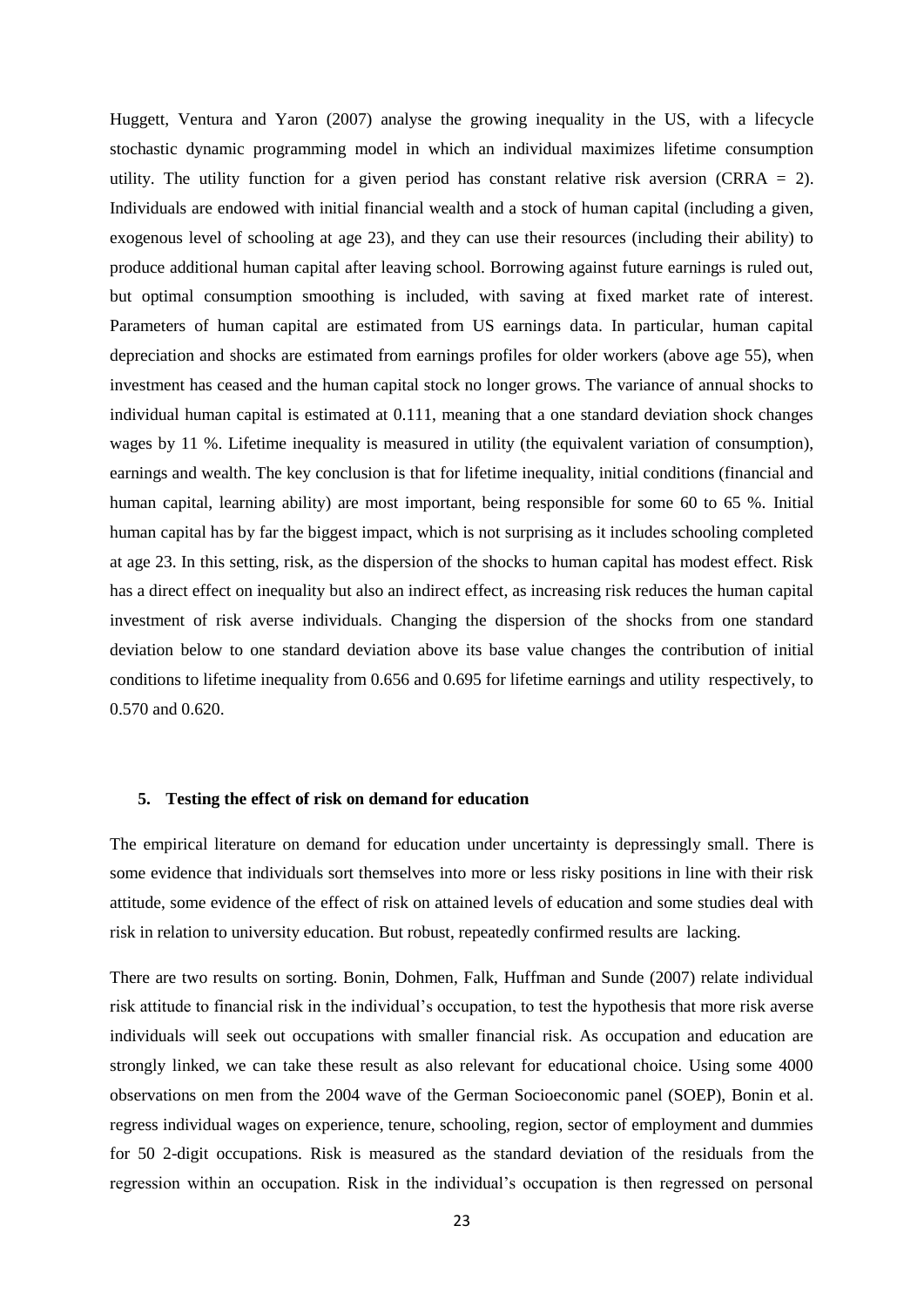characteristics (experience, tenure, schooling, marital status, body height), region, sector of employment and monthly income, and on risk attitude. Risk attitude is measured by asking individuals to rate their willingness to take risks in general on a 0-10 scale. In the private sector, risk attitude is significantly related to risk, in the public sector the effect is not significant. In the private sector, a 10 point increase in willingness to take risk is associated with 0.01 increase in occupational risk. Risk attitude 0 means "completely unwilling to take risks", 10 means "completely willing to take risks". A 0.01 increase in risk represents 2.5 percent of mean risk across occupations, or 1.5 percent of the range.

Saks and Shore (2005) explain college major choice in the US from characteristics of the institution attended, SAT scores and parental background. Eight majors are linked to nine occupations. Each occupation is characterized by total labour risk, the sum of permanent and transitory risk estimated from panel data. A simple graph is used to show a clear positive association between greater parental wealth (and presumably lower risk aversion) and the likelihood to choose a major with higher earnings risk. Similar results are available for Turkey.

There are a few applied structural dynamic programming models of educational choices<sup>10</sup>. The Belzil-Hansen model (2002) assumes maximization of expected lifetime utility from income, where period income is evaluated with a CRRA utility function. When in school, students receive financial support from parents, after school earnings derive from wage and employment which are both explicitly modeled. Individual heterogeneity is acknowledged in different intercepts for equations determining parental transfers, wage and employment probability. The model also allows for school interruptions. The model is estimated on an American panel, the NLSY 1979, restricting the sample to white males, aged 20 or less at the start of the panel, and interviewed every year from 1979 till 1990. The estimated discount rate is 0.09 and the coefficient of relative risk aversion is 0.93 (with a standard deviation of only 0.04). Given the estimated parameters of variance equations, wage risk increases up to 9 years of education and then decreases, hours risk decreases continuously; taken together, earnings risk strongly declines with education. Predicted level of schooling appears very sensitive to the degree of risk aversion: an increase from 0.93 to 3.00, in a simulation exercise, increases schooling from 12.45 years to 18.50 years. This happens because schooling operates as an insurance: risk strongly falls with schooling level. The estimated schooling elasticity of earnings risk is positive but small, at 0.07. It is positive, as with increasing risk of earnings, the alternative of staying in school rather than go to work becomes more attractive: schooling is only evaluated as receiving safe parental transfers. This is no doubt an insufficient representation of the response to increasing risk in the benefits from schooling. It reflects mostly that the costs of attending school are not adequately accounted for.

1

<sup>&</sup>lt;sup>10</sup> Two other studies applying stochastic dynamic programming may seem relevant. Keane and Wolpin (1997) allow for uncertain future wages, future valuation of effort and of leisure, but individuals aim to maximise present value of net rewards under risk neutrality. Hence, risk and risk attitude play no role in the decisions. The model in Eckstein and Wolpin (1999) is similar.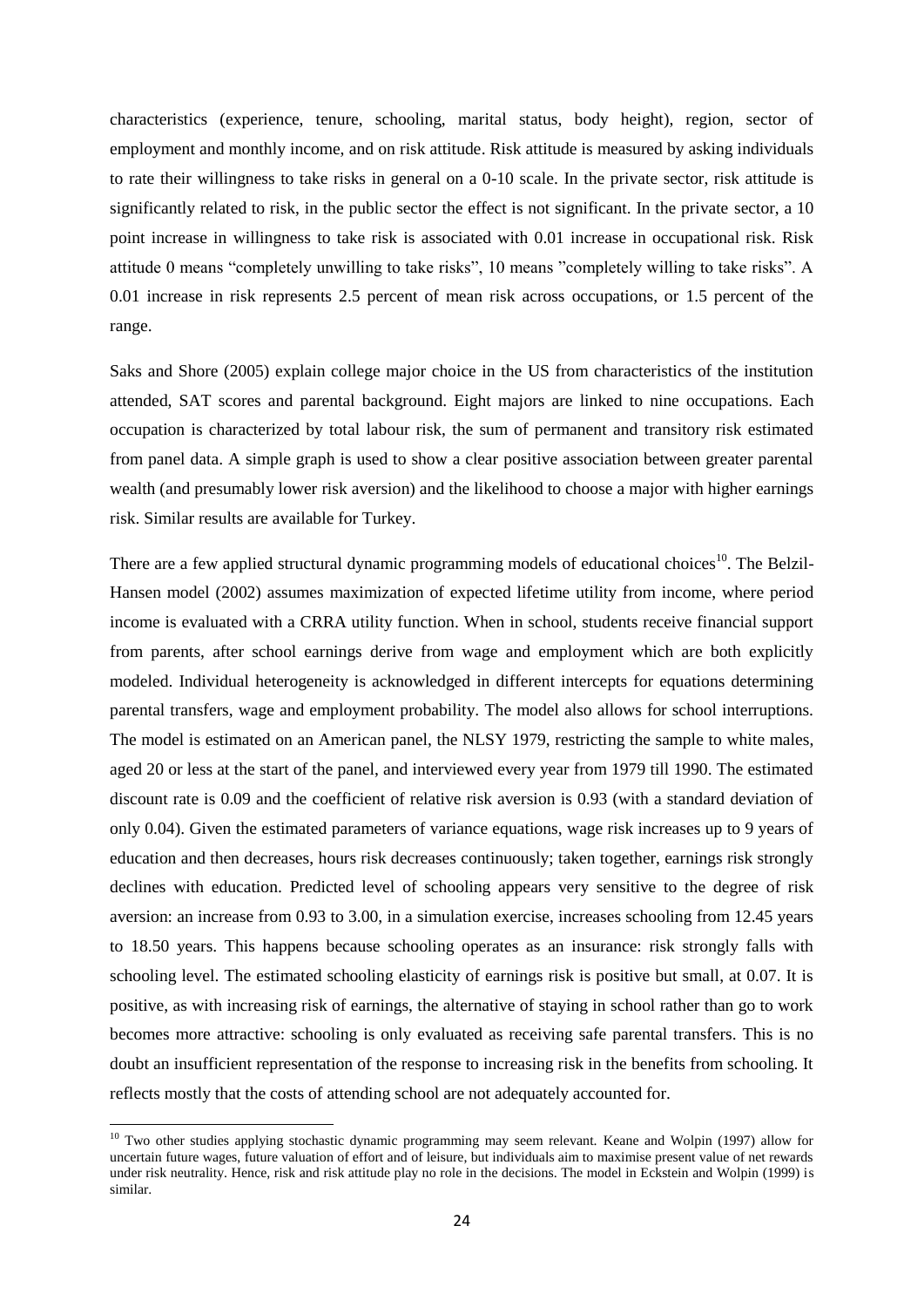Belzil and Leonardi (2007) model schooling attainment as grade progression through four schooling levels *g* in Italy, primary, junior high, high school and college or more. The core equation is a hazard function for stopping at grade *g*, where the hazard rate is specified as a mixture of five normal random variables. Belzil and Leonardo allow for endogeneity of risk aversion as a function of family wealth, background risk and permanent individual-specific risk aversion. Basic information on risk aversion is taken from the stated reservation price for a specified lottery ticket. The model is estimated on data from the Bank of Italy Survey of Income and Wealth 1995. The key result is a positive effect of risk aversion on leaving before senior high school graduation and a negative effect on leaving before college graduation. This implies that senior high school is seen as a risky investment, while college is seen as an insurance. The effect of risk aversion is quite small, certainly in comparison with the effect of family background. Increasing risk aversion from the bottom to the top of the distribution barely affects the termination rates, while raising parental education levels from low (less than high school) to high (high school and higher) increases the probabilities of leaving with a high school diploma or a college education fourfold.

In the small literature on demand for university education, two papers consider the effect of probability of success. Montmarquette, Cannings, and Mahseredjian (2002) relate the choice among four aggregate college major groups by US students to expected earnings and probability of success. Students have been asked for their perceived probability to graduate with their chosen major, and these probabilities are also used to calculate expected earnings. The probability of success is a significant determinant for the observed choice of major. Rochat and De Meulemeester (2001) estimate the effect of probability of success in the first year of university on students' choice among 7 disciplines in Belgium. Probability of success has a significant positive effect on choice of discipline in the full sample. Among students from families with the highest incomes, predicted success is not significant, but among students with a scholarship (171 students, typically from low-income families), success rates have a significant positive effect.

Kodde (1985) set out to test the Levhari-Weiss model on intentions to go on to university among Dutch high school students in their last year. The sample is restricted to children from high income families, not eligible for grants and scholarships, to obtain homogeneity in financial conditions. Students have been asked for their forgone earnings (work after high school graduation), and for their expected earnings after completing tertiary education, as well as for the highest and the lowest earnings it might generate. The average gap, in logs, is 0.65, with a standard deviation of 0.32, is used as the measure of perceived earnings risk. Perceived risk has a positive effect, violating the Levhari and Weiss prediction. Taken separately, the extreme earnings also have significant effect: the expected highest earnings have positive effect (coefficient 1.81), the expected lowest earnings have negative effect (coefficient -2.20). The unexpectedly positive effect of earnings risk is thus based on the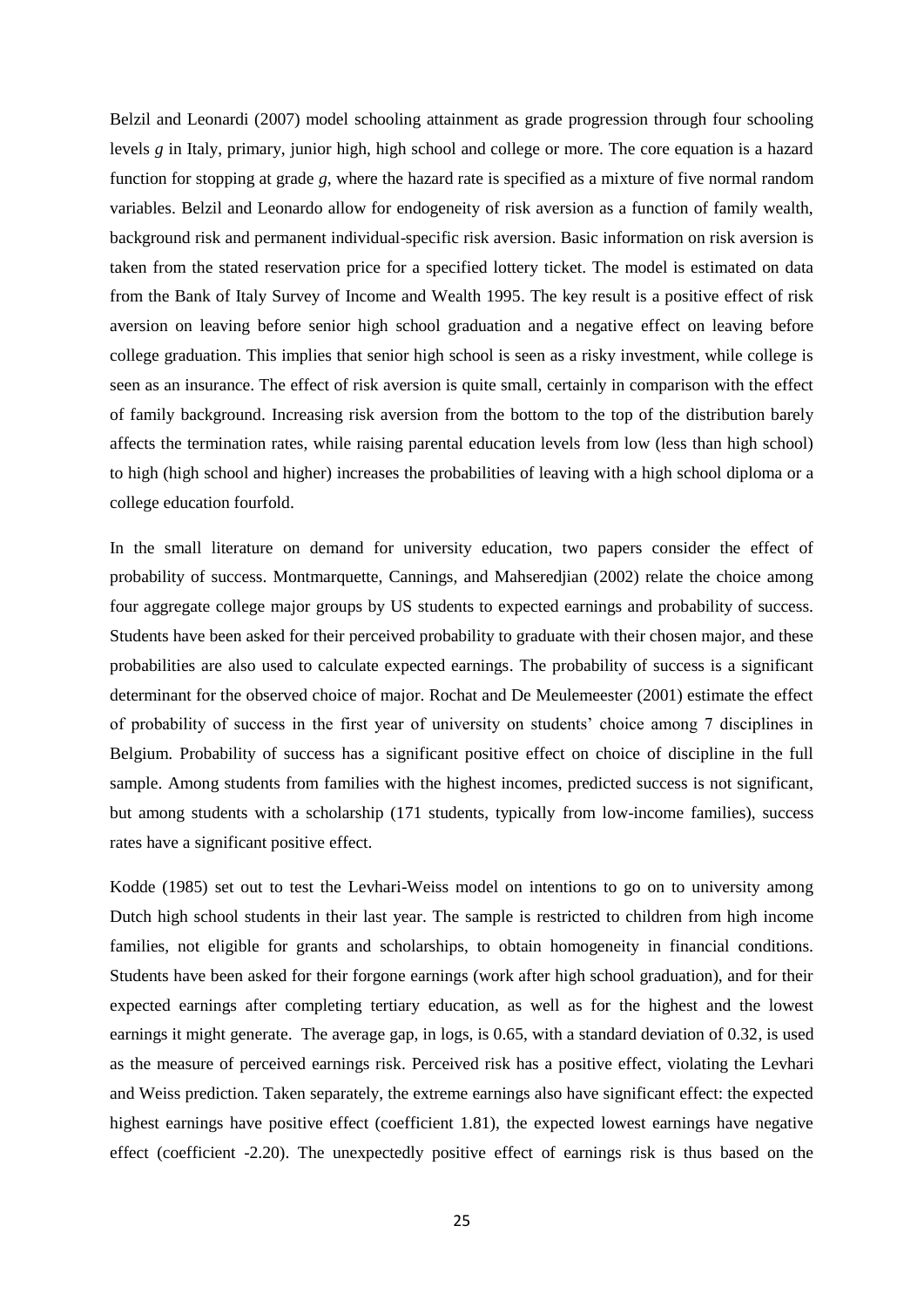unexpected negative effect of lowest earnings. One can speculate about possible causes such as a preference for low paying cultural studies among the rich, but Kodde gives no further information.

Hartog and Diaz-Serrano (2007) estimate earnings functions within regions in Spain, separately for graduates from secondary and from university education and then derive regional measures of returns to university education and the risk gradient (the ratio of residual earnings variance for university graduates' relative to secondary school graduates). The regional measures of return and risk are used as explanatory variables in a probit for college attendance of youth. The earnings variance ratio (risk) has a significant negative effect. The trade-off between risk and returns (the marginal returns required to maintain constant probability of going to university when risk increases, where both returns and risk are measured in relative terms) is about -0.2: if the risk ratio increases by 10 percentage points (e.g. from 1.2 to 1.3), compensation requires an increase in the returns ratio by 2 percentage points. The negative effect of risk is significantly dampened if household expenditures on lottery tickets, a measure of heterogeneity in risk attitudes, are higher.

Hartog, Ding and Liao (2012) apply the Dominitz-Manski method to elicit students' anticipated earnings distributions among Chinese bachelor students to test the effect on choosing for continued education or going to work after graduation. Risk attitudes were also measured and included in the testing procedure. Earnings risk, measured as tail probabilities in anticipated earnings distributions, never has significant effect on intention to continue for a Master degree in any of the specifications of the earnings variables (levels, logs, ratios, starting, midlife or lifetime).

Support on the effect of anticipated unemployment is presented by Kodde (1985). In a logit estimate on the sample described above, that also includes family background, high school grades in mathematics and languages and anticipated earnings, the stated probabilities have statistically significant effect on intention to enter university. The elasticity of perceived employment probability after high school is -0.064, the elasticity of perceived employment probability after university is 0.132. This also implies that if both probabilities increase, demand for university education increases, as indeed predicted in Kodde's analytical extension of the Levhari-Weiss model.

#### **6. A challenging "to do" list**

In the daily life of students, school administrators and policy makers, uncertainty about the outcome of decisions on education abounds. In economics of education, the literature on uncertainty is something like inherited family porcelain: proudly exposed but never used. It is hard to think of a good reason to leave it there just to gather more dust.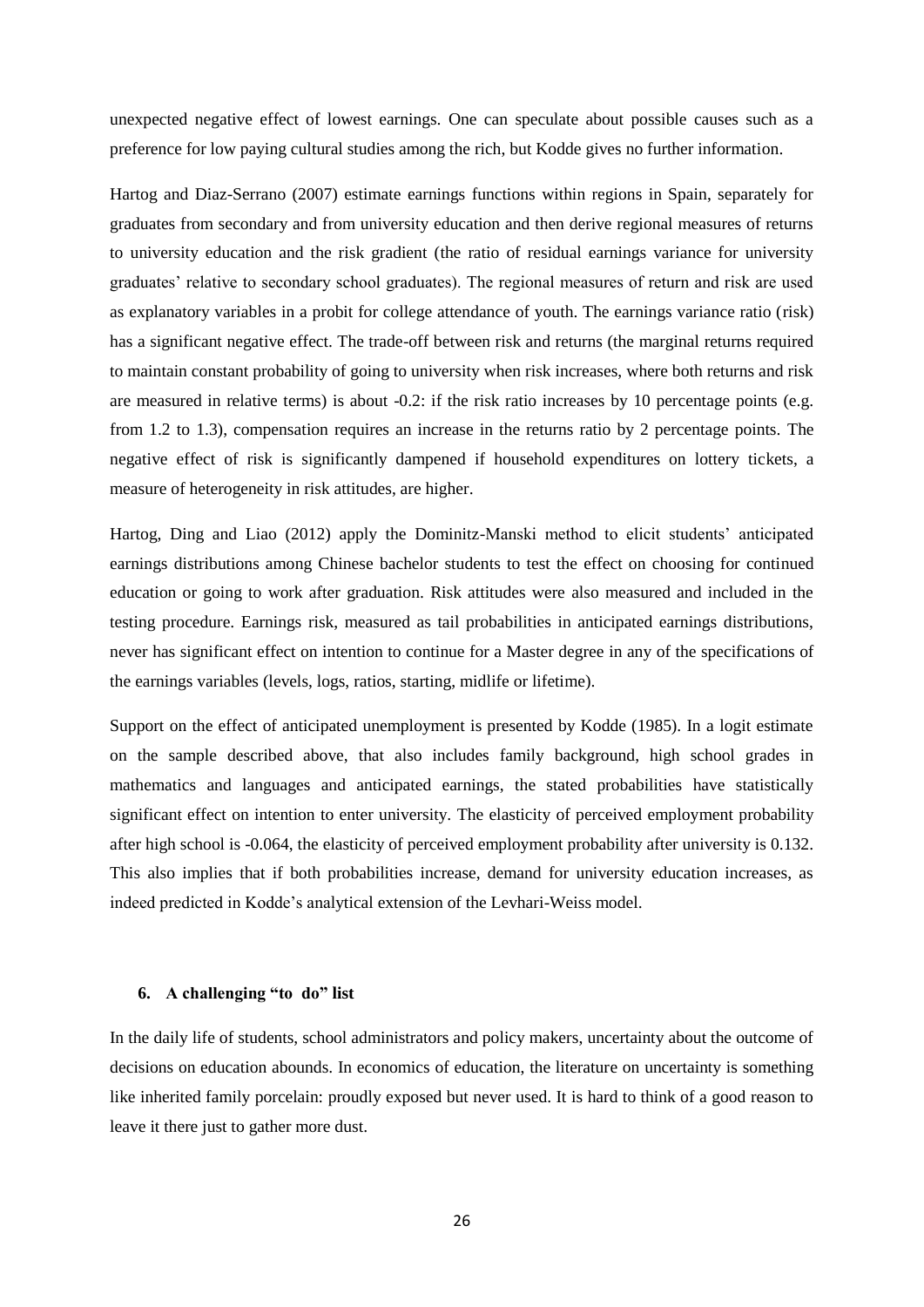There is convincing evidence of a substantial scope for risk to be relevant. A large variation in ex post outcomes that cannot be taken as obviously foreseeable when decisions have to be made. There is clear evidence ex ante of uncertainty among agents about the outcomes of alternative actions. However, we have no reliable, robust information on available information sets and we cannot comfortably distinguish ex post variance and ex post risk. In fact, we are still methodologically divided on how to proceed: straightforward along the *ex ante* interview route shown by Manski, or with high powered econometrics to tap *ex post* information as applied by Heckman.

The explanation for ignoring the risk in human capital decisions is probably the absence of a tractable and malleable workhorse analytical model. The seminal model, no doubt, is Levhari and Weiss (1974). It's routinely cited when uncertainty is mentioned and in October 2013 it had accumulated 405 citations in Google Scholar. Yet, as far as we can see, it's only truly applied in the literature on optimum taxation. The model does not function as a skeleton that is fleshed out in many directions and hence to unite analyses of related problems in a common frame, in the way for example the job search model unites matching, job search, effects of labour market policies, etc. Presumably, the right handles are simply missing and the compact treatment of input and output risk still has to be expanded for convenient analysis of the details of specific problems. The main contender, in a sense an abundant extension of Levhari and Weiss, is Williams (1979). Runner-up in the contest of the early starters, but with only 76 citations far behind the front-runner. Williams' model is actually quite a rare accomplishment, as it provides the analytical solution to a complex stochastic dynamic programming model. But the mathematics is complicated and I wonder how many readers have worked through the 3 page appendix to check the derivation of the optimum conditions. The legacy of Williams' dynamic programming approach (which was in fact also applied by Ben-Porath in his classic on lifecycle human capital investment) is applied work: estimated, calibrated and simulated dynamic programming models. Interesting and useful, but integrating theory and estimation, and thus not directly suitable to build a base of general analytical results (although results with wide if not general applicability might eventually be found). The dynamic programming models can be used to mimic many details of the problem and its context, and to portray a world that is easily recognized, but they are not easy to handle. The numerical applications are computationally involved and cannot serve as a convenient hand tool.

A key issue in the proper analysis of human capital risk is separability. The basic workhorse model of human capital investment boldly assumes separability, where lifetime earnings maximization and lifetime consumption profiles are treated as independent. This assumption is not warranted with endogenous labour and neither warranted with risk that cannot be eliminated. A fairly extensive literature has indicated that wages provide compensation for earnings risk (Hartog, 2011). But the elasticities are small and full risk shifting to employers cannot be taken for granted. Williams' analytical model shows the scope for compensating labour market by a proper stock market portfolio,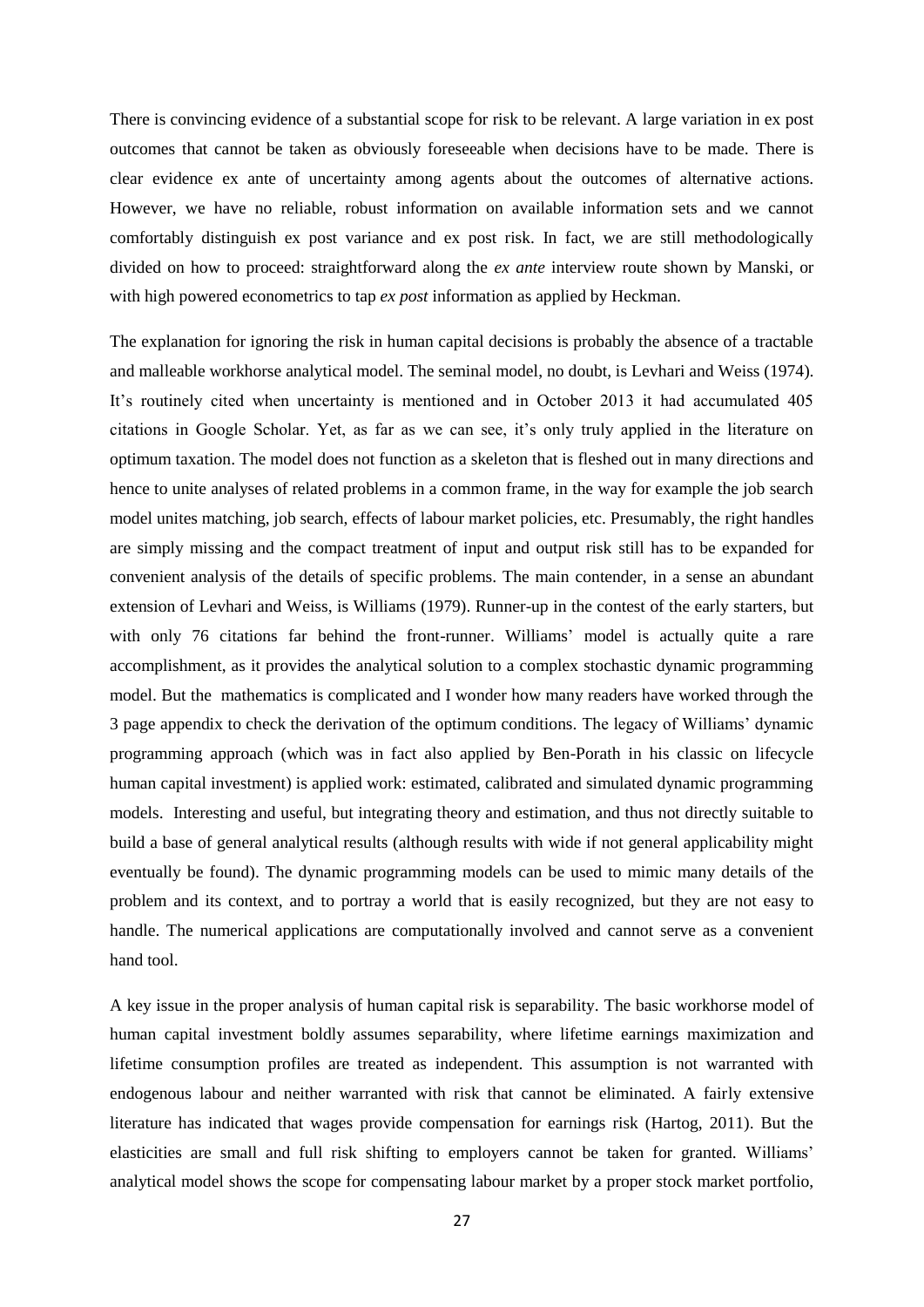but Palacios-Huerta's model of combined efficient investment frontier shows mixed results and models that actually calculate required stock market portfolios find completely unrealistic required portfolios. The stock market as an insurance to human capital risk does not seem a credible option. More credible is the option to self-insure through consumption smoothing. A priori it seems quite plausible that consumption smoothing, even if only through saving when borrowing against future labour income is ruled out, can make a dent and that focus on lifetime earnings only, is too restrictive. The question then becomes to what extent consumption smoothing helps. A simulation exercise has shown that the impact depends on the degree of risk aversion. For a risk neutral individual, availability of consumption smoothing means nothing, but the value increases with increasing levels of risk aversion. We can state for sure that risk aversion is quite heterogeneous among individuals, but actual values of risk aversion are much less known. The small effects of earnings risk on wages reported in Hartog (2011) either correspond to low levels of risk aversion or to weak bargaining power of labour. But to the extent that consumption smoothing is relevant, wages should be related to the risk that remains after allowing for consumption smoothing, rather than to pure earnings risk. That suggests that the magnitude of risk compensation has been underestimated, as risk has been overestimated.

In conclusion, a challenging "to do" list suggests itself. $11$ 

1

- 1. Properly identify the *ex ante* risk associated with schooling decisions.
- 2. Develop a tractable, malleable, and extendible workhorse model of human capital investment under uncertainty
- 3. Allow for consumption smoothing in dealing with risk and reconsider the estimates of risk compensation in wages

 $11$  There is also some literature on the effect of risk taking on wage growth, built on the assumption that human capital is a risky investment and hence that risk attitude must affect wage growth. See Budria et al. (2013).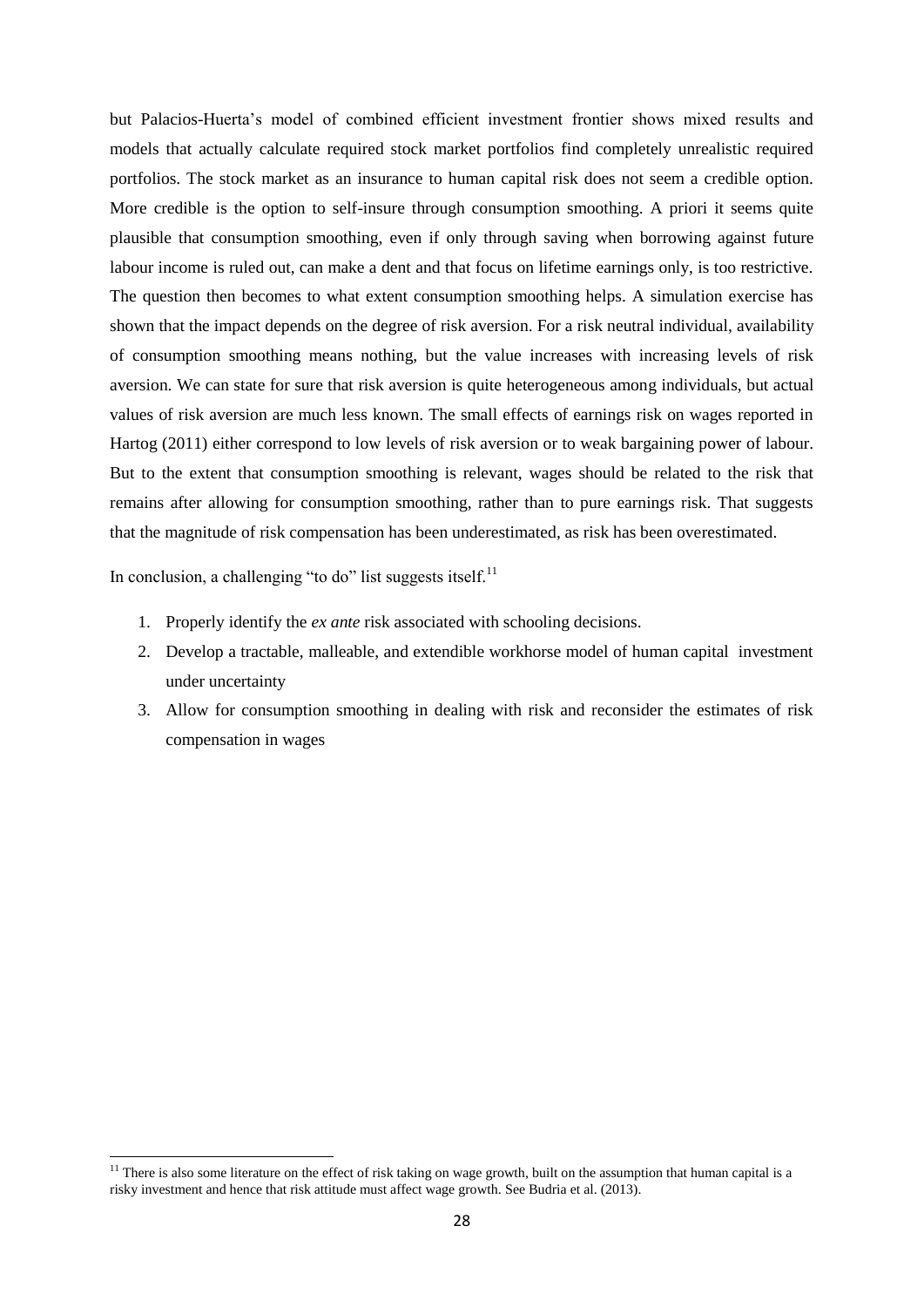#### **References**

Belzil, C. and J. Hansen (2002), Earnings dispersion, risk aversion and education, CEPR Discussion Paper No. 3600, published under the same title in *Research in Labor Economics*, 23 (2004), 335-358.

Belzil, C. and M. Leonardi (2007), Can risk aversion explain schooling attainments? Evidence from Italy, *Labour Economics*, 14(6), 957-970,

Bonin, H., T. Dohmen, A. Falk, D. Huffman and U. Sunde (2007), Cross-sectional earnings risk and occupational sorting: The role of risk attitudes, *Labour Economics*, 14(6), 926-937,

Brown, J., C. Fang and F. Gomes (2102), Risk and returns to education, Cambridge, Mass: NBER Working Paper 18300

Budria, S., L. Diaz-Serrano, A. Ferrer i Carbonell and J. Hartog (2013), Risk Attitude and Wage Growth, Replicating Shaw (1996), *Empirical Economics*, 44 (2), 981-1004

Carroll, C. and A. Samwick (1997), The nature of precautionary wealth, *Journal of Monetary Economics*, 40(1), 41-71

Chen S.H. (2008), "Estimating the Variance of Wages in the Presence of Selection and Unobserved Heterogeneity", *The Review of Economics and Statistics*, 90(2): 275-289.

Cunha, J. Heckman and S. Navarro, (2005), Separating uncertainty from heterogeneity in life cycle earnings, *Oxford Economic Papers*, 57, 191-261

Cunha, F. and J. Heckman (2007), Identifying and estimating the distributions of ex post and ex ante returns to schooling, *Labour Economics, Special issue: Education and risk*, 14 (6), 870-893

Davis, S. and P. Willen (2000), The Implications of Uncertain Labor Income for Portfolio Choice, in O. Mitchell, Z. Bodie, B. Hammond, and S. Zeldes (eds), *Financial Innovations for Retirement Income*, Pension Research Council, Philadelphia, PA, published on internet as Risky labor income and portfolio choice

Davis, S. and P. Willen (2000b). Occupation-Level Income Shocks and Asset Returns: Their Covariance and Implications for Portfolio Choice, Boston, Mass: NBER Working Paper 7905

Dominguez-Martinez, Silvia and Otto H. Swank (2009). A Simple Model of Self- Assessment. *Economic Journal*, 119 (July), 1225-1241

Dominitz, J. and C. Manski (1996), Eliciting student expectations of the return to schooling, *Journal of Human Resources,* 31, 1-26.

Eckstein, Z. and K. Wolpin (1999), Why youths drop out of high school: the impact of preferences, opportunities and abilities, *Econometrica,* 67 (6), 1295-1339

Fama, E. and G. Schwert (1977), Human capital and capital market equilibrium, *Journal of Financial Economics,* 4(1), 95-125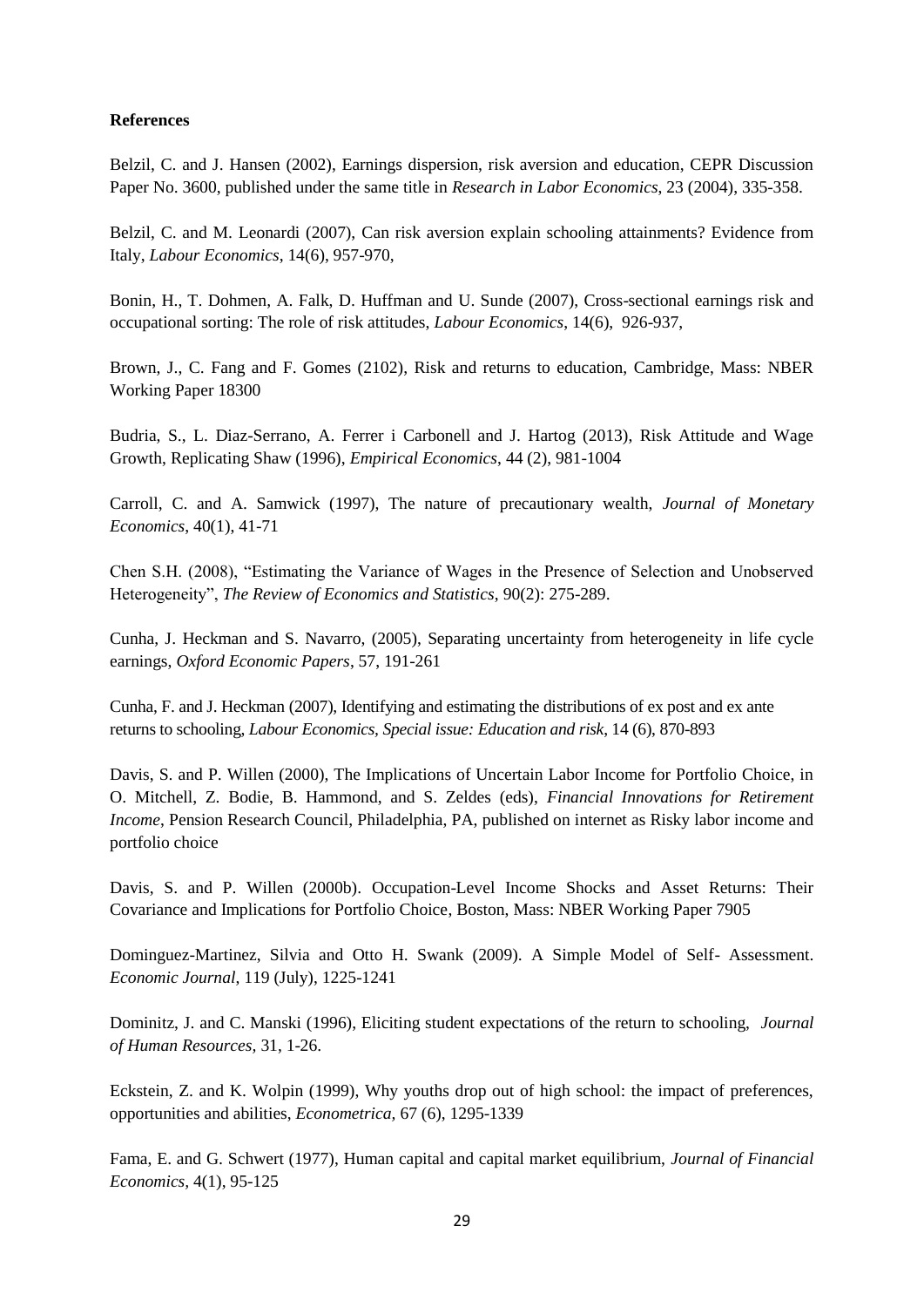Gourinchas, P-O, and J. Parker (2002), Consumption Over the Life Cycle, *Econometrica* 70(1), 2002, 47-89

Hartog, J. (2011), A Risk Augmented Mincer earnings equation? Taking stock. *Research in Labor Economics*, 33, 129-173

Hartog, J. and L. Diaz-Serrano (2007), Earnings risk and demand for higher education, *Journal of Applied Economics*, X (1), 1-28

Hartog, J. and L. Diaz-Serrano (2014), Schooling as a Risky Investment: A Survey of Theory and Evidence, *Foundations and Trends in Microeconomics* [\(www.nowpublishers.com/mic\)](http://www.nowpublishers.com/mic), 9 (3-4)

Hartog, J., X. Ding and J. Liao (2012) Is earnings uncertainty relevant for educational choice? An empirical analysis for China, *Education Economics*, published on-line May 16 2012

Heckman, J, L. Lochner and P. Todd (2008), Earning functions and rates of return, Bonn: IZA Discussion Paper 3310

Huggett, M., G. Ventura and A. Yaron (2007), Sources of Lifetime Inequality, NBER Working Papers 13224, National Bureau of Economic Research, Inc; published in *American Economic Review*, 101(7), 2923-54

Keane, M. and K. Wolpin (1997), The Career Decisions of Young Men, *Journal of Political Economy*, 105(3), 473-522

Knight, F. (1921), *Risk,uncertainty and profit*, Boston, MA: Hart, Schaffner & Marx; Houghton Mifflin Co.

Kodde, D. (1985), Microeconomic analysis of demand for education, PhD thesis Erasmus University Rotterdam

Levhari, D. and Y. Weiss (1974), The effect of risk on the investment in human capital. *American Economic Review*, 64 (6), 950-963

Low, H., C. Meghir and L. Pistaferri (2010), Wage risk and employment risk over the life cycle, *American Economic Review*, 100 (4), 1432-1467

Mazza, J., H. van Ophem and J. Hartog (2013), Unobserved heterogeneity and risk in wage variance: does more schooling reduce earnings risk?, *Labour Economics*, 24 (), 323-338

Mazza, J. (2012), On the uncertain nature of human capital investments, PhD dissertation University of Amsterdam

Montmarquette, C., K. Cannings and S. Mahseredjian (2002), How do young people choose college majors? *Economics of Education Review*, 21 (6), 543-556

Palacios-Huerta, I.(2003), An empirical analysis of the risk properties of human capital returns, *American Economic Review* 93 (3), 948-964